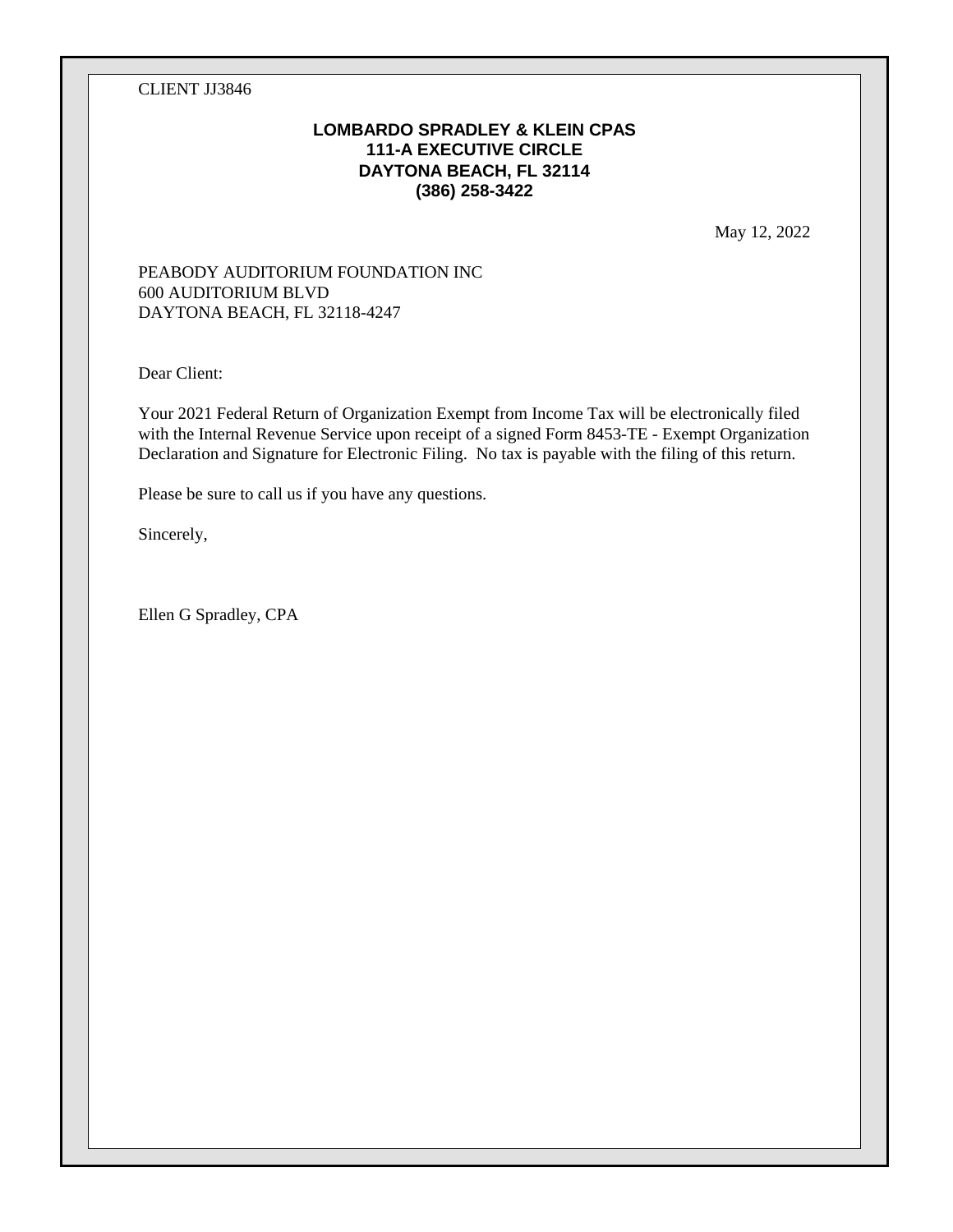| 2021                 | FEDERAL EXEMPT ORGANIZATION TAX SUMMARY (EZ)                                                                   |                                |                                | <b>PAGE 1</b>                     |  |  |  |
|----------------------|----------------------------------------------------------------------------------------------------------------|--------------------------------|--------------------------------|-----------------------------------|--|--|--|
| <b>CLIENT JJ3846</b> | PEABODY AUDITORIUM FOUNDATION INC                                                                              |                                |                                |                                   |  |  |  |
| 5/12/22              |                                                                                                                |                                |                                | 2:24 PM                           |  |  |  |
|                      | <b>FORM 990-EZ REVENUE</b>                                                                                     | 2021                           | 2020                           | <b>DIFF</b>                       |  |  |  |
|                      | CONTRIBUTIONS, GIFTS, AND GRANTS<br>INVESTMENT INCOME<br>NET INCOME (LOSS) - SPECIAL EVENTS                    | 192,779<br>1,476<br>$-3,372$   | 72,894<br>1,422<br>30,365      | 119,885<br>54<br>$-33,737$        |  |  |  |
|                      |                                                                                                                | 190,883                        | 104,681                        | 86,202                            |  |  |  |
| <b>EXPENSES</b>      | SALARIES AND EMPLOYEE BENEFITS<br>PROFESSIONAL FEES/PYMT TO CONTRACTORS<br>PRINTING, PUBLICATIONS, AND POSTAGE | 75,600<br>450<br>495<br>43,243 | 81,600<br>450<br>756<br>22,305 | $-6,000$<br>0<br>$-261$<br>20,938 |  |  |  |
|                      |                                                                                                                | 119,788                        | 105,111                        | 14,677                            |  |  |  |
|                      | <b>NET ASSETS OR FUND BALANCES</b><br>EXCESS OR (DEFICIT) FOR THE YEAR                                         | 71,095                         | $-430$                         | 71,525                            |  |  |  |

NET ASSETS/FUND BAL. AT BEG. OF YEAR...... 151,168 144,209 6,959 OTHER CHANGES IN NET ASSETS/FUND BAL. . . . . . 9,670 7,389 2,281 NET ASSETS/FUND BAL. AT END OF YEAR. . . . . . . . 231,933 151,168 80,765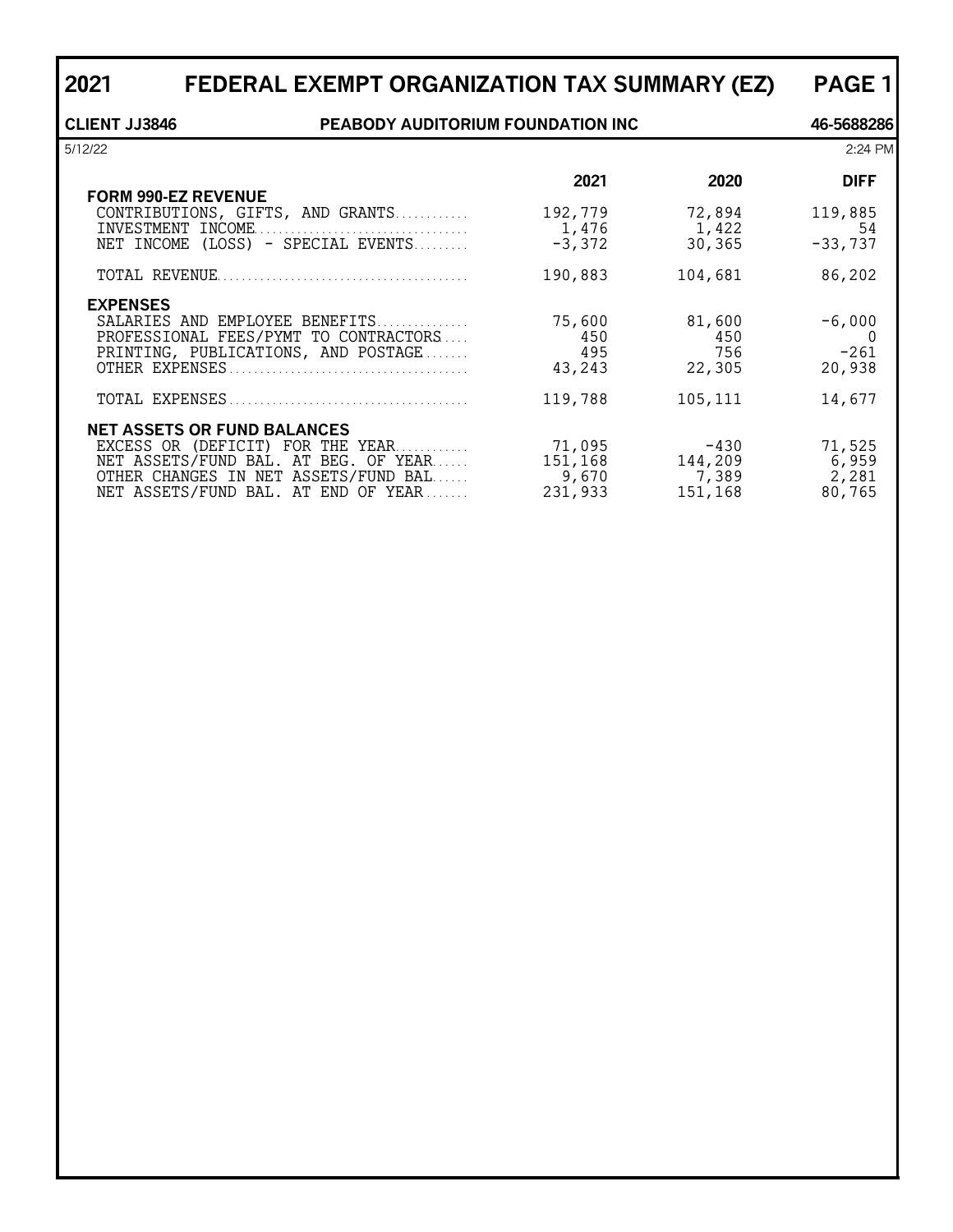# **2021 GENERAL INFORMATION PAGE 1**

### **CLIENT JJ3846 PEABODY AUDITORIUM FOUNDATION INC 46-5688286**

#### **FORMS NEEDED FOR THIS RETURN**

FEDERAL: 990-EZ, SCH A, SCH O

### **CARRYOVERS TO 2022**

NONE

5/12/22 02:24PM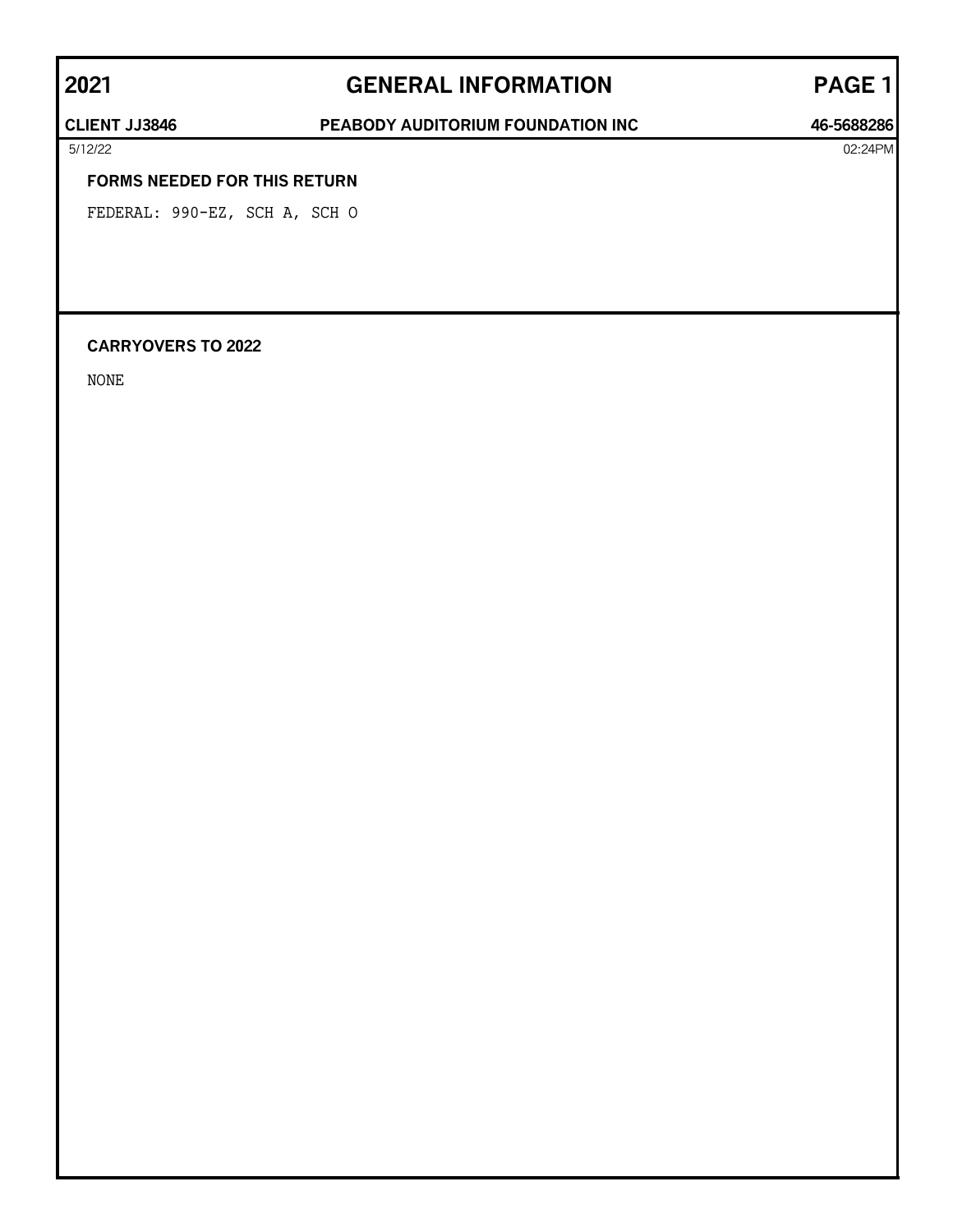| Form 8453-TE                                                            |                                             |                                                                                                                                                                                                                                                                                  |                                               |                      |      | for Electronic Filing                                    | <b>Tax Exempt Entity Declaration and Signature</b>                                                                                                                                                                                                                                                                                                                                                                         |                                    |                 | OMB No. 1545-0047                                                                                                                                                                                                                                                                                                                                                                                                                                                                                                                                                                                                                                                                                                                                                                                                                                                                                                                                                                                                                                                                                                                                                                                                                                                           |
|-------------------------------------------------------------------------|---------------------------------------------|----------------------------------------------------------------------------------------------------------------------------------------------------------------------------------------------------------------------------------------------------------------------------------|-----------------------------------------------|----------------------|------|----------------------------------------------------------|----------------------------------------------------------------------------------------------------------------------------------------------------------------------------------------------------------------------------------------------------------------------------------------------------------------------------------------------------------------------------------------------------------------------------|------------------------------------|-----------------|-----------------------------------------------------------------------------------------------------------------------------------------------------------------------------------------------------------------------------------------------------------------------------------------------------------------------------------------------------------------------------------------------------------------------------------------------------------------------------------------------------------------------------------------------------------------------------------------------------------------------------------------------------------------------------------------------------------------------------------------------------------------------------------------------------------------------------------------------------------------------------------------------------------------------------------------------------------------------------------------------------------------------------------------------------------------------------------------------------------------------------------------------------------------------------------------------------------------------------------------------------------------------------|
|                                                                         |                                             |                                                                                                                                                                                                                                                                                  | For calendar year 2021, or tax year beginning |                      |      |                                                          | , 2021, and ending (30), 20                                                                                                                                                                                                                                                                                                                                                                                                |                                    |                 | 2021                                                                                                                                                                                                                                                                                                                                                                                                                                                                                                                                                                                                                                                                                                                                                                                                                                                                                                                                                                                                                                                                                                                                                                                                                                                                        |
|                                                                         |                                             |                                                                                                                                                                                                                                                                                  |                                               |                      |      |                                                          | For use with Forms 990, 990-EZ, 990-PF, 990-T, 1120-POL, 4720, 8868, 5227, 5330, and 8038-CP                                                                                                                                                                                                                                                                                                                               |                                    |                 |                                                                                                                                                                                                                                                                                                                                                                                                                                                                                                                                                                                                                                                                                                                                                                                                                                                                                                                                                                                                                                                                                                                                                                                                                                                                             |
| Department of the Treasury<br>Internal Revenue Service<br>Name of filer |                                             |                                                                                                                                                                                                                                                                                  |                                               |                      |      | Go to www.irs.gov/Form8453TE for the latest information. |                                                                                                                                                                                                                                                                                                                                                                                                                            | <b>EIN or SSN</b>                  |                 |                                                                                                                                                                                                                                                                                                                                                                                                                                                                                                                                                                                                                                                                                                                                                                                                                                                                                                                                                                                                                                                                                                                                                                                                                                                                             |
|                                                                         |                                             | PEABODY AUDITORIUM FOUNDATION INC                                                                                                                                                                                                                                                |                                               |                      |      |                                                          |                                                                                                                                                                                                                                                                                                                                                                                                                            | 46-5688286                         |                 |                                                                                                                                                                                                                                                                                                                                                                                                                                                                                                                                                                                                                                                                                                                                                                                                                                                                                                                                                                                                                                                                                                                                                                                                                                                                             |
| Part I                                                                  |                                             | Type of Return and Return Information                                                                                                                                                                                                                                            |                                               |                      |      |                                                          |                                                                                                                                                                                                                                                                                                                                                                                                                            |                                    |                 |                                                                                                                                                                                                                                                                                                                                                                                                                                                                                                                                                                                                                                                                                                                                                                                                                                                                                                                                                                                                                                                                                                                                                                                                                                                                             |
|                                                                         |                                             | Do not complete more than one line in Part I.                                                                                                                                                                                                                                    |                                               |                      |      |                                                          |                                                                                                                                                                                                                                                                                                                                                                                                                            |                                    |                 | Check the box for the type of return being filed with Form 8453-TE and enter the applicable amount, if any, from the return. Form 8038-CP<br>and Form 5330 filers may enter dollars and cents. For all other forms, enter whole dollars only. If you check the box on line 1a, 2a, 3a, 4a, 5a,<br>6a, 7a, 8a, 9a, or 10a below, and the amount on that line of the return being filed with this form was blank, then leave line 1b, 2b, 3b, 4b, 5b, 6b,<br>7b, 8b, 9b, or 10b, whichever is applicable, blank (do not enter -0-). If you entered -0- on the return, then enter -0- on the applicable line below.                                                                                                                                                                                                                                                                                                                                                                                                                                                                                                                                                                                                                                                            |
|                                                                         |                                             | 1a Form 990 check here $\dots$                                                                                                                                                                                                                                                   |                                               |                      |      |                                                          | <b>b Total revenue,</b> if any (Form 990, Part VIII, column (A), line $12$ )                                                                                                                                                                                                                                                                                                                                               |                                    | 1 <sub>b</sub>  |                                                                                                                                                                                                                                                                                                                                                                                                                                                                                                                                                                                                                                                                                                                                                                                                                                                                                                                                                                                                                                                                                                                                                                                                                                                                             |
|                                                                         |                                             |                                                                                                                                                                                                                                                                                  |                                               |                      |      |                                                          |                                                                                                                                                                                                                                                                                                                                                                                                                            |                                    | 2 <sub>b</sub>  | 190,883.                                                                                                                                                                                                                                                                                                                                                                                                                                                                                                                                                                                                                                                                                                                                                                                                                                                                                                                                                                                                                                                                                                                                                                                                                                                                    |
|                                                                         |                                             | 3a Form 1120-POL check here $\blacktriangleright$                                                                                                                                                                                                                                |                                               |                      |      |                                                          |                                                                                                                                                                                                                                                                                                                                                                                                                            |                                    | 3 <sub>b</sub>  |                                                                                                                                                                                                                                                                                                                                                                                                                                                                                                                                                                                                                                                                                                                                                                                                                                                                                                                                                                                                                                                                                                                                                                                                                                                                             |
|                                                                         |                                             | 4a Form 990-PF check here $\blacktriangleright$                                                                                                                                                                                                                                  |                                               |                      |      |                                                          | <b>b Tax based on investment income</b> (Form 990-PF, Part V, line 5)                                                                                                                                                                                                                                                                                                                                                      |                                    | 4 <sub>b</sub>  |                                                                                                                                                                                                                                                                                                                                                                                                                                                                                                                                                                                                                                                                                                                                                                                                                                                                                                                                                                                                                                                                                                                                                                                                                                                                             |
|                                                                         |                                             | 5a Form 8868 check here $\ldots$                                                                                                                                                                                                                                                 |                                               |                      |      |                                                          |                                                                                                                                                                                                                                                                                                                                                                                                                            |                                    | 5 <sub>b</sub>  |                                                                                                                                                                                                                                                                                                                                                                                                                                                                                                                                                                                                                                                                                                                                                                                                                                                                                                                                                                                                                                                                                                                                                                                                                                                                             |
|                                                                         |                                             | 6a Form 990-T check here $\ldots$                                                                                                                                                                                                                                                |                                               |                      |      |                                                          |                                                                                                                                                                                                                                                                                                                                                                                                                            |                                    | 6 <sub>b</sub>  |                                                                                                                                                                                                                                                                                                                                                                                                                                                                                                                                                                                                                                                                                                                                                                                                                                                                                                                                                                                                                                                                                                                                                                                                                                                                             |
|                                                                         |                                             | <b>7a Form 4720</b> check here $\ldots$                                                                                                                                                                                                                                          |                                               |                      |      |                                                          |                                                                                                                                                                                                                                                                                                                                                                                                                            |                                    | 7 <sub>b</sub>  |                                                                                                                                                                                                                                                                                                                                                                                                                                                                                                                                                                                                                                                                                                                                                                                                                                                                                                                                                                                                                                                                                                                                                                                                                                                                             |
|                                                                         |                                             | 8a Form 5227 check here                                                                                                                                                                                                                                                          |                                               |                      |      |                                                          | b FMV of assets at end of tax year (Form 5227, Item D)                                                                                                                                                                                                                                                                                                                                                                     |                                    | 8b              |                                                                                                                                                                                                                                                                                                                                                                                                                                                                                                                                                                                                                                                                                                                                                                                                                                                                                                                                                                                                                                                                                                                                                                                                                                                                             |
|                                                                         |                                             | 9a Form 5330 check here $\ldots$                                                                                                                                                                                                                                                 |                                               |                      |      |                                                          |                                                                                                                                                                                                                                                                                                                                                                                                                            |                                    | 9 <sub>b</sub>  |                                                                                                                                                                                                                                                                                                                                                                                                                                                                                                                                                                                                                                                                                                                                                                                                                                                                                                                                                                                                                                                                                                                                                                                                                                                                             |
| 10a Form 8038-CP check here                                             |                                             |                                                                                                                                                                                                                                                                                  |                                               |                      |      |                                                          | <b>b Amount of credit payment requested</b> (Form 8038-CP, Part III, line 22)                                                                                                                                                                                                                                                                                                                                              |                                    | 10 <sub>b</sub> |                                                                                                                                                                                                                                                                                                                                                                                                                                                                                                                                                                                                                                                                                                                                                                                                                                                                                                                                                                                                                                                                                                                                                                                                                                                                             |
| Part II                                                                 |                                             | Declaration of Officer or Person Subject to Tax                                                                                                                                                                                                                                  |                                               |                      |      |                                                          |                                                                                                                                                                                                                                                                                                                                                                                                                            |                                    |                 |                                                                                                                                                                                                                                                                                                                                                                                                                                                                                                                                                                                                                                                                                                                                                                                                                                                                                                                                                                                                                                                                                                                                                                                                                                                                             |
| b<br>Sign                                                               |                                             | answer inquiries and resolve issues related to the payment.<br>990-PF (as specifically identified in Part I above) to the selected state agency(ies).<br>Under penalties of perjury, I declare that<br>delay in processing the return or refund, and (c) the date of any refund. |                                               |                      |      |                                                          | to (name of entity)<br>and that I have examined a copy of the 2021 electronic return and accompanying schedules and statements, and, to the best of my<br>PRESIDENT                                                                                                                                                                                                                                                        |                                    |                 | taxes owed on this return, and the financial institution to debit the entry to this account. To revoke a payment, I must contact the U.S.<br>Treasury Financial Agent at 1-888-353-4537 no later than 2 business days prior to the payment (settlement) date. I also authorize the<br>financial institutions involved in the processing of the electronic payment of taxes to receive confidential information necessary to<br>If a copy of this return is being filed with a state agency(ies) regulating charities as part of the IRS Fed/State program, I certify that<br>executed the electronic disclosure consent contained within this return allowing disclosure by the IRS of this Form 990/990-EZ/<br>$ X $ I am an officer of the above named entity or $ $ I am the person subject to tax with respect<br>knowledge and belief, they are true, correct, and complete. I further declare that the amount in Part I above is the amount shown on the copy<br>of the electronic return. I consent to allow my intermediate service provider, transmitter, or electronic return originator (ERO) to send the return<br>to the IRS and to receive from the IRS (a) an acknowledgement of receipt or reason for rejection of the transmission, (b) the reason for any |
| <b>Here</b>                                                             |                                             | Signature of officer or person subject to tax                                                                                                                                                                                                                                    |                                               |                      | Date |                                                          | Title, if applicable                                                                                                                                                                                                                                                                                                                                                                                                       |                                    |                 |                                                                                                                                                                                                                                                                                                                                                                                                                                                                                                                                                                                                                                                                                                                                                                                                                                                                                                                                                                                                                                                                                                                                                                                                                                                                             |
| Part III                                                                |                                             |                                                                                                                                                                                                                                                                                  |                                               |                      |      |                                                          | Declaration of Electronic Return Originator (ERO) and Paid Preparer (see instructions)                                                                                                                                                                                                                                                                                                                                     |                                    |                 |                                                                                                                                                                                                                                                                                                                                                                                                                                                                                                                                                                                                                                                                                                                                                                                                                                                                                                                                                                                                                                                                                                                                                                                                                                                                             |
|                                                                         |                                             |                                                                                                                                                                                                                                                                                  |                                               |                      |      |                                                          | I am only a collector, I am not responsible for reviewing the return and only declare that this form accurately reflects the data on the return. The<br>entity officer or person subject to tax will have signed this form before I submit the return. I will give a copy of all forms and information<br>correct, and complete. This Paid Preparer declaration is based on all information of which I have any knowledge. |                                    |                 | I declare that I have reviewed the above return and that the entries on Form 8453-TE are complete and correct to the best of my knowledge. If<br>to be filed with the IRS to the officer or person subject to tax, and have followed all other requirements in Pub. 4163, Modernized e-File (MeF)<br>Information for Authorized IRS e-file Providers for Business Returns. If I am also the Paid Preparer, under penalties of perjury I declare that I<br>have examined the above return and accompanying schedules and statements, and, to the best of my knowledge and belief, they are true,                                                                                                                                                                                                                                                                                                                                                                                                                                                                                                                                                                                                                                                                             |
|                                                                         | ERO's                                       |                                                                                                                                                                                                                                                                                  |                                               |                      |      | Date                                                     | Check if<br>also paid<br>$\overline{\text{X}}$                                                                                                                                                                                                                                                                                                                                                                             | Check<br>if self-                  |                 | ERO's SSN or PTIN                                                                                                                                                                                                                                                                                                                                                                                                                                                                                                                                                                                                                                                                                                                                                                                                                                                                                                                                                                                                                                                                                                                                                                                                                                                           |
| ERO's                                                                   | signature                                   |                                                                                                                                                                                                                                                                                  | ELLEN G SPRADLEY, CPA                         |                      |      | 5/12/22                                                  | preparer                                                                                                                                                                                                                                                                                                                                                                                                                   | employed                           |                 | P00166011                                                                                                                                                                                                                                                                                                                                                                                                                                                                                                                                                                                                                                                                                                                                                                                                                                                                                                                                                                                                                                                                                                                                                                                                                                                                   |
| <b>Use</b><br>Only                                                      | Firm's name<br>(or yours if                 |                                                                                                                                                                                                                                                                                  | LOMBARDO SPRADLEY & KLEIN                     |                      |      | CPAS                                                     |                                                                                                                                                                                                                                                                                                                                                                                                                            | <b>EIN</b>                         |                 | 59-2295906                                                                                                                                                                                                                                                                                                                                                                                                                                                                                                                                                                                                                                                                                                                                                                                                                                                                                                                                                                                                                                                                                                                                                                                                                                                                  |
|                                                                         | self-employed),<br>address, and<br>ZIP code |                                                                                                                                                                                                                                                                                  | 111-A EXECUTIVE CIRCLE<br>DAYTONA BEACH,      | FL 32114             |      |                                                          |                                                                                                                                                                                                                                                                                                                                                                                                                            | Phone<br>no.                       |                 | 258-3422<br>(386)                                                                                                                                                                                                                                                                                                                                                                                                                                                                                                                                                                                                                                                                                                                                                                                                                                                                                                                                                                                                                                                                                                                                                                                                                                                           |
| any knowledge.                                                          |                                             |                                                                                                                                                                                                                                                                                  |                                               |                      |      |                                                          |                                                                                                                                                                                                                                                                                                                                                                                                                            |                                    |                 | Under penalties of perjury, I declare that I have examined the above return and accompanying schedules and statements, and, to the best of<br>my knowledge and belief, they are true, correct, and complete. Declaration of preparer is based on all information of which the preparer has                                                                                                                                                                                                                                                                                                                                                                                                                                                                                                                                                                                                                                                                                                                                                                                                                                                                                                                                                                                  |
|                                                                         | Print/Type preparer's name                  |                                                                                                                                                                                                                                                                                  |                                               | Preparer's signature |      |                                                          | Date                                                                                                                                                                                                                                                                                                                                                                                                                       | Check if                           |                 | PTIN                                                                                                                                                                                                                                                                                                                                                                                                                                                                                                                                                                                                                                                                                                                                                                                                                                                                                                                                                                                                                                                                                                                                                                                                                                                                        |
| Paid                                                                    |                                             |                                                                                                                                                                                                                                                                                  |                                               |                      |      |                                                          |                                                                                                                                                                                                                                                                                                                                                                                                                            | self-employed                      |                 |                                                                                                                                                                                                                                                                                                                                                                                                                                                                                                                                                                                                                                                                                                                                                                                                                                                                                                                                                                                                                                                                                                                                                                                                                                                                             |
| Preparer<br>Use Only                                                    | Firm's name                                 | ►                                                                                                                                                                                                                                                                                |                                               |                      |      |                                                          |                                                                                                                                                                                                                                                                                                                                                                                                                            | Firm's $EIN$ $\blacktriangleright$ |                 |                                                                                                                                                                                                                                                                                                                                                                                                                                                                                                                                                                                                                                                                                                                                                                                                                                                                                                                                                                                                                                                                                                                                                                                                                                                                             |
| Firm's address                                                          |                                             |                                                                                                                                                                                                                                                                                  |                                               |                      |      |                                                          |                                                                                                                                                                                                                                                                                                                                                                                                                            |                                    |                 |                                                                                                                                                                                                                                                                                                                                                                                                                                                                                                                                                                                                                                                                                                                                                                                                                                                                                                                                                                                                                                                                                                                                                                                                                                                                             |
|                                                                         |                                             | BAA For Privacy Act and Paperwork Reduction Act Notice, see instructions.                                                                                                                                                                                                        |                                               |                      |      |                                                          | TEEA7800L 03/03/22                                                                                                                                                                                                                                                                                                                                                                                                         | Phone no.                          |                 | Form 8453-TE (2021)                                                                                                                                                                                                                                                                                                                                                                                                                                                                                                                                                                                                                                                                                                                                                                                                                                                                                                                                                                                                                                                                                                                                                                                                                                                         |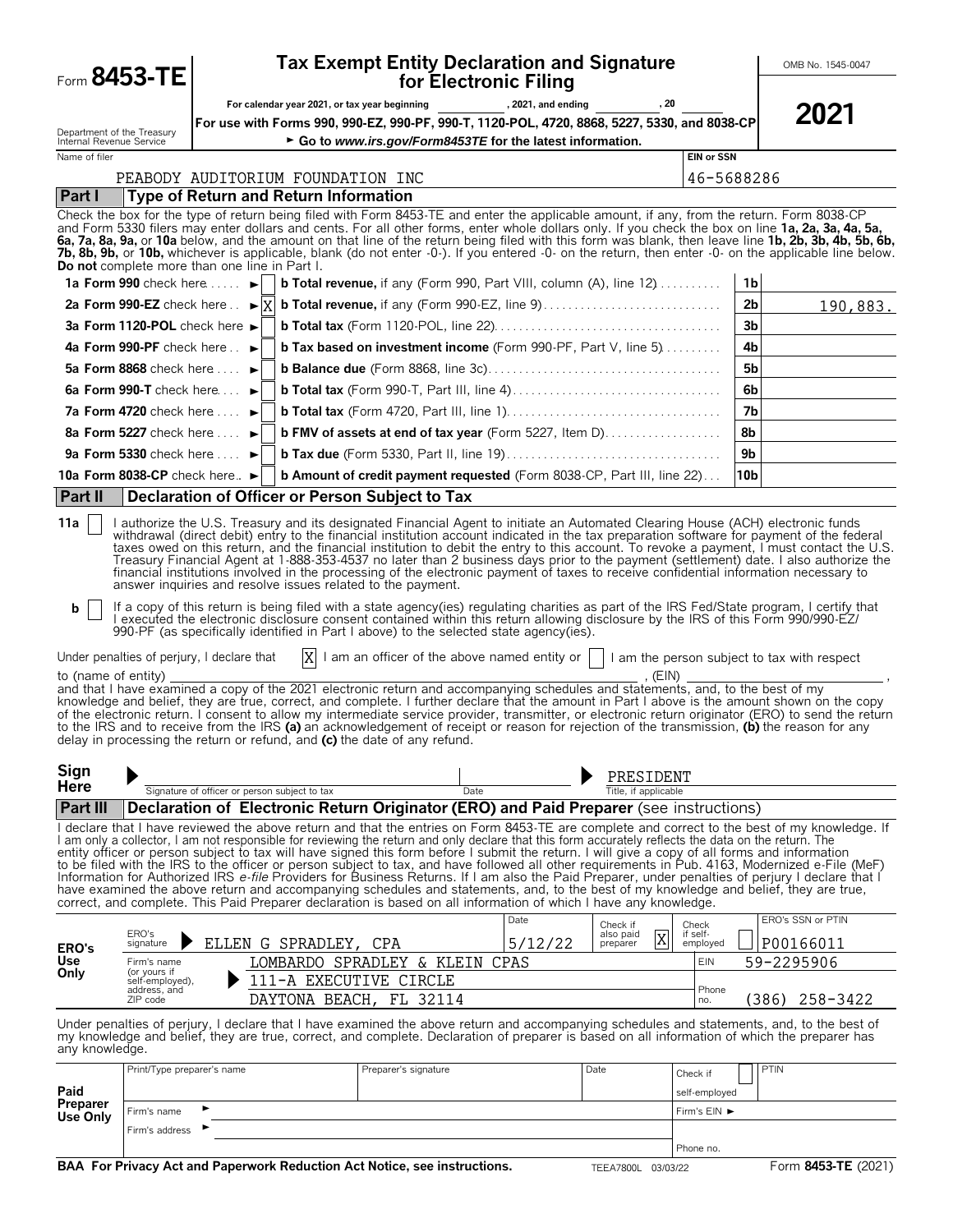|                   |                |                                                        | <b>Short Form</b><br><b>Return of Organization Exempt From Income Tax</b>                                            |                       | OMB No. 1545-0047                                                    |
|-------------------|----------------|--------------------------------------------------------|----------------------------------------------------------------------------------------------------------------------|-----------------------|----------------------------------------------------------------------|
|                   |                | Form $990 - EZ$                                        | Under section 501(c), 527, or 4947(a)(1) of the Internal Revenue Code<br>(except private foundations)                |                       | 2021                                                                 |
|                   |                |                                                        | Do not enter social security numbers on this form, as it may be made public.                                         |                       | <b>Open to Public</b>                                                |
|                   |                | Department of the Treasury<br>Internal Revenue Service | ► Go to www.irs.gov/Form990EZ for instructions and the latest information.                                           |                       | <b>Inspection</b>                                                    |
|                   |                |                                                        | For the 2021 calendar year, or tax year beginning<br>, 2021, and ending                                              |                       |                                                                      |
| в                 |                | Check if applicable: C                                 |                                                                                                                      | D                     | <b>Employer identification number</b>                                |
|                   |                | Address change                                         | PEABODY AUDITORIUM FOUNDATION INC                                                                                    |                       | 46-5688286                                                           |
|                   |                | Name change                                            | 600 AUDITORIUM BLVD                                                                                                  | Telephone number<br>Е |                                                                      |
|                   | Initial return | Final return/terminated                                | DAYTONA BEACH, FL 32118-4247                                                                                         |                       | $(386)$ 631-1974                                                     |
|                   |                | Amended return                                         |                                                                                                                      |                       |                                                                      |
|                   |                | Application pending                                    |                                                                                                                      | <b>Number</b>         | F Group Exemption                                                    |
| G                 |                | Accounting Method:                                     | Cash<br>$\overline{X}$ Accrual Other (specify) $\blacktriangleright$                                                 |                       | H Check $\triangleright \boxed{X}$ if the organization is <b>not</b> |
|                   |                | Website: ►                                             | PEABODYFOUNDATION.ORG                                                                                                |                       | required to attach Schedule B                                        |
|                   |                | Tax-exempt status (check only one) $-$                 | $4947(a)(1)$ or<br>527<br>$X = 501(c)(3)$<br>$501(c)$ (<br>$\rightarrow$ (insert no.)                                | (Form 990).           |                                                                      |
| ĸ                 |                | Form of organization:                                  | Other<br>X<br>Corporation<br>Trust<br>Association                                                                    |                       |                                                                      |
|                   |                |                                                        | Add lines 5b, 6c, and 7b to line 9 to determine gross receipts. If gross receipts are \$200,000 or more, or if total |                       |                                                                      |
|                   |                |                                                        |                                                                                                                      |                       | 194,381.                                                             |
|                   |                |                                                        | Part I Revenue, Expenses, and Changes in Net Assets or Fund Balances (see the instructions for Part I)               |                       |                                                                      |
|                   |                |                                                        |                                                                                                                      |                       |                                                                      |
|                   | 1              |                                                        |                                                                                                                      | $\mathbf{1}$          | 192,779.                                                             |
|                   | 2              |                                                        |                                                                                                                      | $\overline{2}$        |                                                                      |
|                   | 3              |                                                        |                                                                                                                      | 3                     |                                                                      |
|                   | 4              |                                                        |                                                                                                                      | 4                     | 1,476.                                                               |
|                   |                |                                                        | <b>5a</b> Gross amount from sale of assets other than inventory<br>5a<br>5 <sub>b</sub>                              |                       |                                                                      |
|                   |                |                                                        |                                                                                                                      | 5 c                   |                                                                      |
|                   | 6.             |                                                        | Gaming and fundraising events:                                                                                       |                       |                                                                      |
|                   |                |                                                        | a Gross income from gaming (attach Schedule G if greater than \$15,000)<br>6al                                       |                       |                                                                      |
|                   |                |                                                        | <b>b</b> Gross income from fundraising events (not including $\ddot{\theta}$<br>of contributions                     |                       |                                                                      |
| Revenue           |                |                                                        | from fundraising events reported on line 1) (attach Schedule G if the sum                                            |                       |                                                                      |
|                   |                |                                                        | of such gross income and contributions exceeds \$15,000)<br>6 <sub>b</sub>                                           | 126.                  |                                                                      |
|                   |                |                                                        | 6c<br>c Less: direct expenses from gaming and fundraising events $\ldots$                                            | 3,498.                |                                                                      |
|                   |                |                                                        | d Net income or (loss) from gaming and fundraising events (add lines 6a and                                          |                       |                                                                      |
|                   |                |                                                        |                                                                                                                      | 6 d                   | $-3,372.$                                                            |
|                   |                |                                                        |                                                                                                                      |                       |                                                                      |
|                   |                |                                                        | <b>7b</b>                                                                                                            |                       |                                                                      |
|                   |                |                                                        | c Gross profit or (loss) from sales of inventory (subtract line 7b from line 7a)                                     | 7 с<br>8              |                                                                      |
|                   | 8<br>9         |                                                        |                                                                                                                      | 9                     |                                                                      |
|                   | 10             |                                                        |                                                                                                                      | 10                    | 190,883.                                                             |
|                   | 11             |                                                        |                                                                                                                      | 11                    |                                                                      |
|                   | 12             |                                                        |                                                                                                                      | 12                    | 75,600.                                                              |
| Expenses          | 13             |                                                        |                                                                                                                      | 13                    | 450.                                                                 |
|                   | 14             |                                                        |                                                                                                                      | 14                    |                                                                      |
|                   | 15             |                                                        |                                                                                                                      | 15                    | 495.                                                                 |
|                   | 16             |                                                        |                                                                                                                      | 16                    | 43,243.                                                              |
|                   | 17             |                                                        |                                                                                                                      | $\overline{17}$       | 119,788.                                                             |
|                   | 18             |                                                        |                                                                                                                      | 18                    | 71,095.                                                              |
| <b>Net Assets</b> | 19             |                                                        | Net assets or fund balances at beginning of year (from line 27, column (A)) (must agree with end-of-year             |                       |                                                                      |
|                   |                |                                                        | Other changes in net assets or fund balances (explain in Schedule O) SEE SCHEDULE O                                  | 19<br>20              | <u>151,168.</u>                                                      |
|                   | 20<br>21       |                                                        |                                                                                                                      | 21                    | 9,670.                                                               |
|                   |                |                                                        |                                                                                                                      |                       | 231,933.                                                             |

**BAA For Paperwork Reduction Act Notice, see the separate instructions. Form 990-EZ (2021)** Form 990-EZ (2021)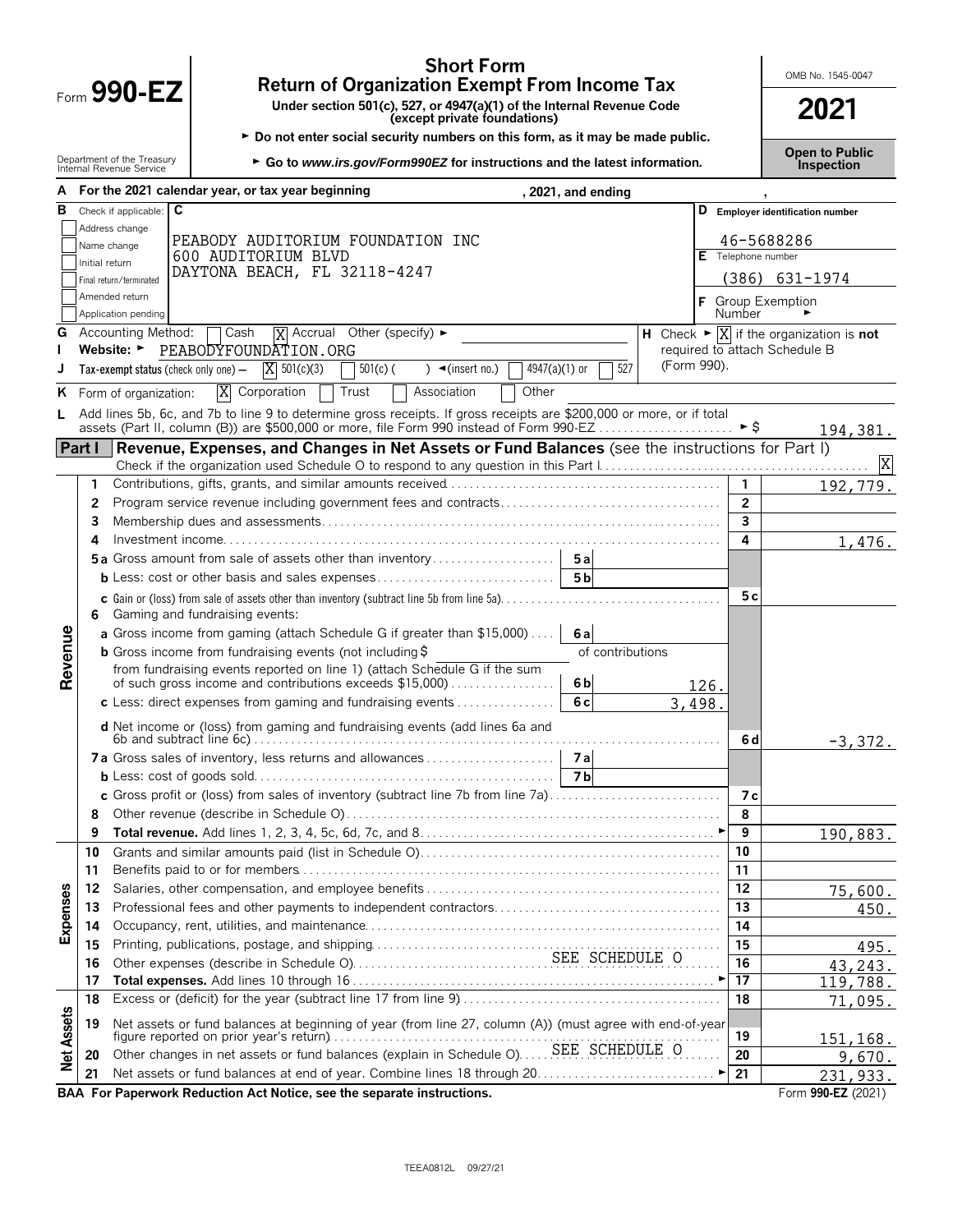|                                                                                 | Form 990-EZ (2021) PEABODY AUDITORIUM FOUNDATION INC                                                                                                                                                                                  |                                                                                    |                             |                                                          | 46-5688286         | Page 2                                               |  |  |  |
|---------------------------------------------------------------------------------|---------------------------------------------------------------------------------------------------------------------------------------------------------------------------------------------------------------------------------------|------------------------------------------------------------------------------------|-----------------------------|----------------------------------------------------------|--------------------|------------------------------------------------------|--|--|--|
| <b>Part II Balance Sheets</b> (see the instructions for Part II)<br>$\mathbf X$ |                                                                                                                                                                                                                                       |                                                                                    |                             |                                                          |                    |                                                      |  |  |  |
|                                                                                 |                                                                                                                                                                                                                                       |                                                                                    |                             | (A) Beginning of year                                    |                    | (B) End of year                                      |  |  |  |
| 22<br>23                                                                        |                                                                                                                                                                                                                                       |                                                                                    |                             | 154,192.                                                 | 22<br>23           | 250,850.                                             |  |  |  |
| 24                                                                              |                                                                                                                                                                                                                                       | 1,495.                                                                             | 24                          | 6, 103.                                                  |                    |                                                      |  |  |  |
| 25                                                                              | Total assets<br>Contains (describe in Schedule O)<br>SEE SCHEDULE O                                                                                                                                                                   |                                                                                    |                             | 155,687                                                  | 25                 | 256,953.                                             |  |  |  |
| 26<br>27                                                                        | Net assets or fund balances (line 27 of column (B) must agree with line 21)                                                                                                                                                           |                                                                                    |                             | 4,519.<br>151,168.                                       | 26<br>27           | 25,020.<br>231,933.                                  |  |  |  |
|                                                                                 | Statement of Program Service Accomplishments (see the instructions for Part III)<br>Part III                                                                                                                                          |                                                                                    |                             |                                                          |                    | <b>Expenses</b>                                      |  |  |  |
|                                                                                 | Check if the organization used Schedule O to respond to any question in this Part III.                                                                                                                                                |                                                                                    |                             | X                                                        |                    | (Required for section 501                            |  |  |  |
|                                                                                 | What is the organization's primary exempt purpose? SEE SCHEDULE O                                                                                                                                                                     |                                                                                    |                             |                                                          |                    | $(c)(3)$ and 501 $(c)(4)$<br>organizations; optional |  |  |  |
|                                                                                 | Describe the organization's program service accomplishments for each of its three largest program services, as<br>measured by expenses. In a clear and concise manner, describe the services provided, the number of persons<br>bene  |                                                                                    |                             |                                                          | for others.)       |                                                      |  |  |  |
| 28                                                                              | SEE SCHEDULE O                                                                                                                                                                                                                        |                                                                                    |                             |                                                          |                    |                                                      |  |  |  |
|                                                                                 |                                                                                                                                                                                                                                       |                                                                                    |                             |                                                          |                    |                                                      |  |  |  |
|                                                                                 | (Grants 5)                                                                                                                                                                                                                            | ) If this amount includes foreign grants, check here $\ldots \ldots \ldots \ldots$ |                             |                                                          | 28 a               |                                                      |  |  |  |
| 29                                                                              |                                                                                                                                                                                                                                       |                                                                                    |                             |                                                          |                    | 22,864.                                              |  |  |  |
|                                                                                 |                                                                                                                                                                                                                                       |                                                                                    |                             |                                                          |                    |                                                      |  |  |  |
|                                                                                 | $\overline{G}$ Grants $\overline{S}$                                                                                                                                                                                                  | If this amount includes foreign grants, check here                                 |                             |                                                          |                    |                                                      |  |  |  |
| 30                                                                              |                                                                                                                                                                                                                                       |                                                                                    |                             |                                                          | 29 a               |                                                      |  |  |  |
|                                                                                 |                                                                                                                                                                                                                                       |                                                                                    |                             |                                                          |                    |                                                      |  |  |  |
|                                                                                 |                                                                                                                                                                                                                                       |                                                                                    |                             |                                                          |                    |                                                      |  |  |  |
| 31                                                                              | $G$ rants $\overline{S}$                                                                                                                                                                                                              | ) If this amount includes foreign grants, check here.                              |                             |                                                          | 30a                |                                                      |  |  |  |
|                                                                                 | (Grants \$                                                                                                                                                                                                                            | ) If this amount includes foreign grants, check here  ►                            |                             |                                                          | 31a                |                                                      |  |  |  |
| 32                                                                              |                                                                                                                                                                                                                                       |                                                                                    |                             |                                                          | 32                 | 22,864.                                              |  |  |  |
|                                                                                 | Part IV   List of Officers, Directors, Trustees, and Key Employees (list each one even if not compensated - see the instructions for Part IV)<br>Check if the organization used Schedule O to respond to any question in this Part IV |                                                                                    |                             |                                                          |                    |                                                      |  |  |  |
|                                                                                 |                                                                                                                                                                                                                                       | (b) Average hours per                                                              | (c) Reportable compensation | (d) Health benefits,                                     |                    |                                                      |  |  |  |
|                                                                                 | (a) Name and title                                                                                                                                                                                                                    | week devoted to<br>position                                                        | (Forms W-2/1099-MIS)        | contributions to employee<br>benefit plans, and deferred |                    | (e) Estimated amount of<br>other compensation        |  |  |  |
|                                                                                 | LLOYD BOWERS                                                                                                                                                                                                                          |                                                                                    | (if not paid, enter -0-)    | compensation                                             |                    |                                                      |  |  |  |
|                                                                                 | PAST PRESIDENT                                                                                                                                                                                                                        | $\overline{c}$                                                                     |                             | 0.                                                       | 0.                 | 0.                                                   |  |  |  |
|                                                                                 | ELLEN G SPRADLEY                                                                                                                                                                                                                      |                                                                                    |                             |                                                          |                    |                                                      |  |  |  |
|                                                                                 | FINANCE COUNSEL<br>RENE BELL ADAMS                                                                                                                                                                                                    | 0                                                                                  |                             | 0                                                        | 0.                 | 0.                                                   |  |  |  |
|                                                                                 | <b>PRESIDENT</b>                                                                                                                                                                                                                      | 7                                                                                  |                             | $\boldsymbol{0}$ .                                       | $\boldsymbol{0}$ . | 0.                                                   |  |  |  |
|                                                                                 | MICHAEL STRAUSS                                                                                                                                                                                                                       |                                                                                    |                             |                                                          |                    |                                                      |  |  |  |
|                                                                                 | <b>DIRECTOR</b>                                                                                                                                                                                                                       | 2                                                                                  |                             | 0.                                                       | 0.                 | 0.                                                   |  |  |  |
|                                                                                 | R. JOHN VAGOVIC, MD<br><b>DIRECTOR</b>                                                                                                                                                                                                | 2                                                                                  |                             | 0.                                                       | 0.                 | 0.                                                   |  |  |  |
|                                                                                 | DR MARYANN BULL                                                                                                                                                                                                                       |                                                                                    |                             |                                                          |                    |                                                      |  |  |  |
|                                                                                 | <b>DIRECTOR</b><br>KYM ZURSTADT                                                                                                                                                                                                       | 7                                                                                  |                             | $0$ .                                                    | 0.                 | $0$ .                                                |  |  |  |
|                                                                                 | VICE PRESIDENT                                                                                                                                                                                                                        | 2                                                                                  |                             | 0 <sub>1</sub>                                           | 0.                 | 0.                                                   |  |  |  |
|                                                                                 | KATHLEEN BERMAN                                                                                                                                                                                                                       |                                                                                    |                             |                                                          |                    |                                                      |  |  |  |
|                                                                                 | <b>DIRECTOR</b>                                                                                                                                                                                                                       | 40                                                                                 | 76,500                      |                                                          | 0.                 | 0.                                                   |  |  |  |
|                                                                                 | JAMES E WEITE<br>SEC / TREASURER                                                                                                                                                                                                      | 2                                                                                  |                             | 0.                                                       | 0.                 | $0$ .                                                |  |  |  |
|                                                                                 |                                                                                                                                                                                                                                       |                                                                                    |                             |                                                          |                    |                                                      |  |  |  |
|                                                                                 |                                                                                                                                                                                                                                       |                                                                                    |                             |                                                          |                    |                                                      |  |  |  |
|                                                                                 |                                                                                                                                                                                                                                       |                                                                                    |                             |                                                          |                    |                                                      |  |  |  |
|                                                                                 |                                                                                                                                                                                                                                       |                                                                                    |                             |                                                          |                    |                                                      |  |  |  |
|                                                                                 |                                                                                                                                                                                                                                       |                                                                                    |                             |                                                          |                    |                                                      |  |  |  |
|                                                                                 |                                                                                                                                                                                                                                       |                                                                                    |                             |                                                          |                    |                                                      |  |  |  |
|                                                                                 |                                                                                                                                                                                                                                       |                                                                                    |                             |                                                          |                    |                                                      |  |  |  |
|                                                                                 |                                                                                                                                                                                                                                       |                                                                                    |                             |                                                          |                    |                                                      |  |  |  |
| <b>BAA</b>                                                                      |                                                                                                                                                                                                                                       | TEEA0812L 09/27/21                                                                 |                             |                                                          |                    | Form 990-EZ (2021)                                   |  |  |  |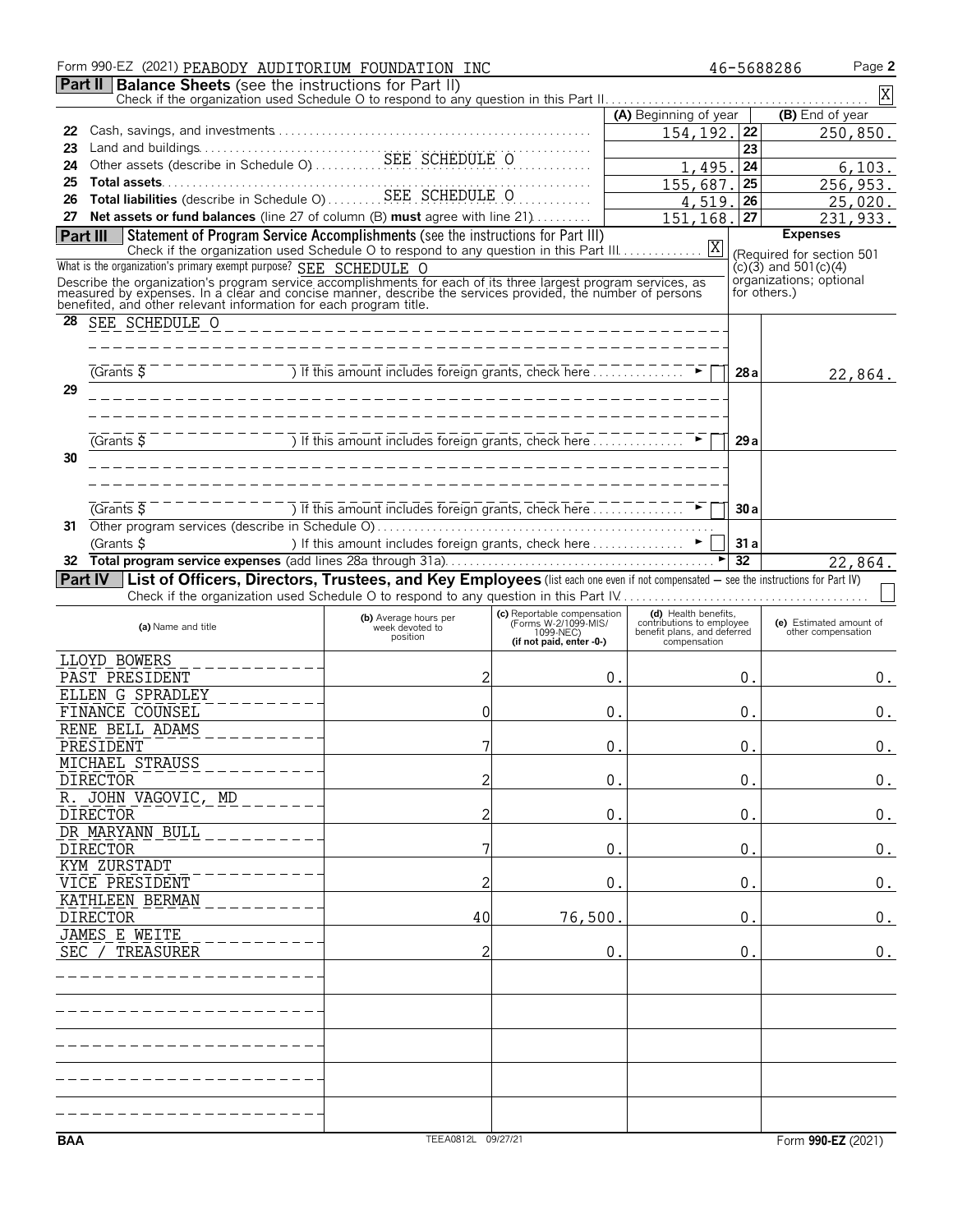|     | Form 990-EZ (2021) PEABODY AUDITORIUM FOUNDATION INC<br>46-5688286                                                                                                                                   |                 |     | Page 3 |
|-----|------------------------------------------------------------------------------------------------------------------------------------------------------------------------------------------------------|-----------------|-----|--------|
|     | <b>Part V Other Information</b> (Note the Schedule A and personal benefit contract statement requirements in                                                                                         | SEE SCH O       |     |        |
|     | the instructions for Part V.) Check if the organization used Schedule O to respond to any question in this Part V                                                                                    |                 |     |        |
|     |                                                                                                                                                                                                      |                 | Yes | No     |
|     | Were any significant changes made to the organizing or governing documents? If 'Yes,' attach a conformed copy of the amended documents if they reflect                                               | 33              |     | X      |
| 34  |                                                                                                                                                                                                      | 34              |     | Χ      |
|     | 35 a Did the organization have unrelated business gross income of \$1,000 or more during the year from business activities                                                                           |                 |     |        |
|     |                                                                                                                                                                                                      | 35a             |     | Χ      |
|     | b If 'Yes' to line 35a, has the organization filed a Form 990-T for the year? If 'No,' provide an explanation in Schedule O.                                                                         | 35 <sub>b</sub> |     |        |
|     | c Was the organization a section $501(c)(4)$ , $501(c)(5)$ , or $501(c)(6)$ organization subject to section 6033(e) notice,                                                                          | 35c             |     | X      |
|     | 36 Did the organization undergo a liquidation, dissolution, termination, or significant<br>disposition of net assets during the year? If 'Yes,' complete applicable parts of Schedule N              | 36              |     | X      |
|     | 37 a Enter amount of political expenditures, direct or indirect, as described in the instructions. $\blacktriangleright$ 37 a                                                                        |                 |     |        |
|     |                                                                                                                                                                                                      | 37 b            |     | X      |
|     | 38 a Did the organization borrow from, or make any loans to, any officer, director, trustee, or key employee; or were                                                                                |                 |     |        |
|     | any such loans made in a prior year and still outstanding at the end of the tax year covered by this return?                                                                                         | 38a             |     | X      |
|     | <b>b</b> If 'Yes,' complete Schedule L, Part II, and enter the total<br>38 <sub>b</sub><br>$0$ .                                                                                                     |                 |     |        |
|     | 39 Section 501(c)(7) organizations. Enter:                                                                                                                                                           |                 |     |        |
|     | <b>a</b> Initiation fees and capital contributions included on line $9, \ldots, \ldots, \ldots, \ldots, \ldots, \ldots, \ldots$<br>$0$ .                                                             |                 |     |        |
|     | <b>b</b> Gross receipts, included on line 9, for public use of club facilities<br>39 <sub>b</sub><br>0.                                                                                              |                 |     |        |
|     | 40 a Section 501(c)(3) organizations. Enter amount of tax imposed on the organization during the year under:                                                                                         |                 |     |        |
|     | section 4911 ►<br>0. ; section 4912 $\blacktriangleright$<br>0 $\,$ ; section 4955 $\blacktriangleright$<br>0.                                                                                       |                 |     |        |
|     | b Section 501(c)(3), 501(c)(4), and 501(c)(29) organizations. Did the organization engage in any section 4958 excess                                                                                 |                 |     |        |
|     | benefit transaction during the year, or did it engage in an excess benefit transaction in a prior year that has not been                                                                             |                 |     |        |
|     |                                                                                                                                                                                                      | 40 <sub>b</sub> |     | X      |
|     | c Section 501(c)(3), 501(c)(4), and 501(c)(29) organizations. Enter amount of tax imposed on organization managers or disqualified persons during the year under sections 4912, 4955, and 4958<br>0. |                 |     |        |
|     | $d$ Section 501(c)(3), 501(c)(4), and 501(c)(29) organizations. Enter amount of tax on line 40c reimbursed                                                                                           |                 |     |        |
|     | 0.                                                                                                                                                                                                   |                 |     |        |
|     | e All organizations. At any time during the tax year, was the organization a party to a prohibited tax                                                                                               | 40 e            |     | X      |
| 41. | List the states with which a copy of this return is filed $\blacktriangleright$ $\blacktriangleright$ $FL$                                                                                           |                 |     |        |
|     |                                                                                                                                                                                                      |                 |     |        |
|     |                                                                                                                                                                                                      |                 |     |        |
|     | 42 a The organization's                                                                                                                                                                              |                 |     |        |
|     | books are in care of $\blacktriangleright$<br>KATHY BERMAN<br>Telephone no. ► (386) 631-1974                                                                                                         |                 |     |        |
|     | $\overline{1}$<br>$70.1 \times 21$                                                                                                                                                                   |                 |     |        |

| books are in care of $\blacktriangleright$<br>KATHY BERMAN                                                                             | (386)<br>Telephone no. $\blacktriangleright$ |                 | 631-1974 |     |
|----------------------------------------------------------------------------------------------------------------------------------------|----------------------------------------------|-----------------|----------|-----|
| 600 AUDITORIUM BLVD DAYTONA BEACH FL<br>Located at $\blacktriangleright$                                                               | $ZIP + 4$ > 32118                            |                 |          |     |
| <b>b</b> At any time during the calendar year, did the organization have an interest in or a signature or other authority over a       |                                              |                 | Yes      | No  |
| financial account in a foreign country (such as a bank account, securities account, or other financial account)?                       |                                              | 42 <sub>b</sub> |          | XZ. |
| If 'Yes,' enter the name of the foreign country $\blacktriangleright$                                                                  |                                              |                 |          |     |
|                                                                                                                                        |                                              |                 |          |     |
|                                                                                                                                        |                                              |                 |          |     |
| See the instructions for exceptions and filing requirements for FinCEN Form 114, Report of Foreign Bank and Financial Accounts (FBAR). |                                              |                 |          |     |
| At the first dealer the color does not alternated and selection are the computer of the light of Alexandre Alexandre                   |                                              | $\sim$          |          |     |

**c** At any time during the calendar year, did the organization maintain an office outside the United States?. . . . . . . . . . . . . . . **42 c** X If 'Yes,' enter the name of the foreign country  $\blacktriangleright$ 

| 43.        |                                                                                                                                                                                                                                     |                    |      |          |
|------------|-------------------------------------------------------------------------------------------------------------------------------------------------------------------------------------------------------------------------------------|--------------------|------|----------|
|            | and enter the amount of tax-exempt interest received or accrued during the tax year<br>$\blacktriangleright$ 43                                                                                                                     |                    |      | N/A      |
|            |                                                                                                                                                                                                                                     |                    | Yes. | No       |
|            | 44 a Did the organization maintain any donor advised funds during the year? If 'Yes,' Form 990 must be completed instead                                                                                                            |                    |      |          |
|            | of Form 990-EZ                                                                                                                                                                                                                      | 44 a               |      | A        |
|            | <b>b</b> Did the organization operate one or more hospital facilities during the year? If 'Yes,' Form 990 must be completed                                                                                                         |                    |      |          |
|            |                                                                                                                                                                                                                                     | 44 b               |      | A        |
|            |                                                                                                                                                                                                                                     | 44 c               |      | $\bm{v}$ |
|            | <b>d</b> If 'Yes' to line 44c, has the organization filed a Form 720 to report these payments?                                                                                                                                      |                    |      |          |
|            | If 'No,' provide an explanation in Schedule O.                                                                                                                                                                                      | 44 d               |      |          |
|            |                                                                                                                                                                                                                                     | 45 a               |      |          |
|            |                                                                                                                                                                                                                                     |                    |      |          |
|            | <b>b</b> Did the organization receive any payment from or engage in any transaction with a controlled entity within the meaning of section 512(b)(13)? If 'Yes,' Form 990 and Schedule R may need to be completed instead of Form 9 | 45 b               |      |          |
| <b>BAA</b> | 09/27/21<br>TEEA0812L                                                                                                                                                                                                               | Form 990-EZ (2021) |      |          |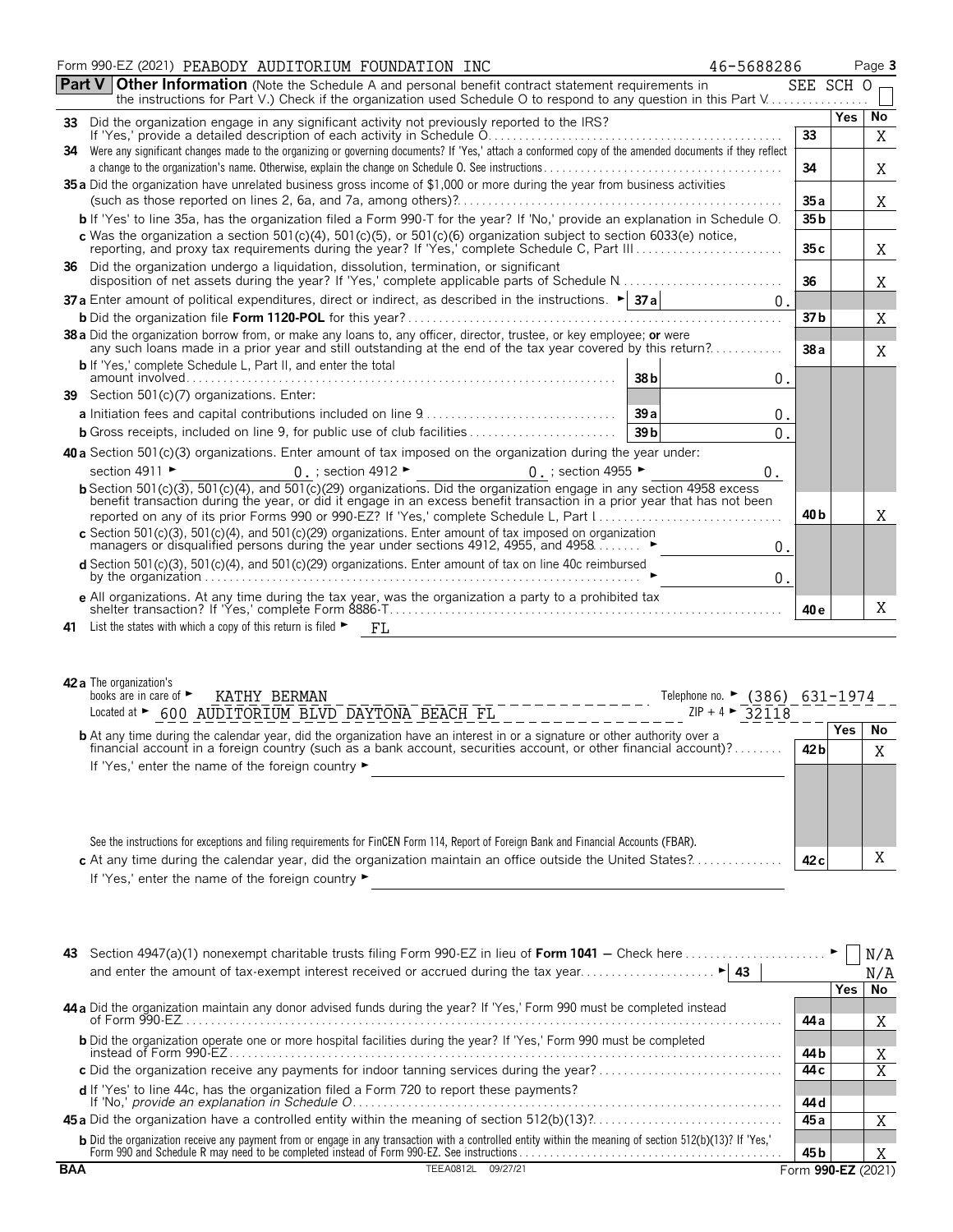|                             | Form 990-EZ (2021) PEABODY AUDITORIUM FOUNDATION INC                                                                                                                                                           |                                       |                                                      | 46-5688286                                               |                                               |            | Page 4    |
|-----------------------------|----------------------------------------------------------------------------------------------------------------------------------------------------------------------------------------------------------------|---------------------------------------|------------------------------------------------------|----------------------------------------------------------|-----------------------------------------------|------------|-----------|
|                             |                                                                                                                                                                                                                |                                       |                                                      |                                                          |                                               |            | Yes   No  |
| 46                          | Did the organization engage, directly or indirectly, in political campaign activities on behalf of or in opposition to                                                                                         |                                       |                                                      |                                                          | 46                                            |            |           |
| Part VI                     |                                                                                                                                                                                                                |                                       |                                                      |                                                          |                                               |            | Χ         |
|                             | Section 501(c)(3) Organizations Only<br>All section 501(c)(3) organizations must answer questions 47-49b and 52, and complete the tables                                                                       |                                       |                                                      |                                                          |                                               |            |           |
|                             | for lines 50 and $51.$                                                                                                                                                                                         |                                       |                                                      |                                                          |                                               |            |           |
|                             | Check if the organization used Schedule O to respond to any question in this Part VI                                                                                                                           |                                       |                                                      |                                                          |                                               |            |           |
|                             |                                                                                                                                                                                                                |                                       |                                                      |                                                          |                                               | <b>Yes</b> | No        |
| 47                          | Did the organization engage in lobbying activities or have a section 501(h) election in effect during the tax year? If 'Yes,'                                                                                  |                                       |                                                      |                                                          |                                               |            |           |
|                             |                                                                                                                                                                                                                |                                       |                                                      |                                                          | 47                                            |            | Χ         |
| 48                          | Is the organization a school as described in section 170(b)(1)(A)(ii)? If 'Yes,' complete Schedule E                                                                                                           |                                       |                                                      |                                                          | 48                                            |            | X         |
|                             | 49 a Did the organization make any transfers to an exempt non-charitable related organization?                                                                                                                 |                                       |                                                      |                                                          | 49 a                                          |            | X         |
|                             | Complete this table for the organization's five highest compensated employees (other than officers, directors, trustees, and key                                                                               |                                       |                                                      |                                                          | 49 <sub>b</sub>                               |            |           |
| 50                          | employees) who each received more than \$100,000 of compensation from the organization. If there is none, enter 'None.'                                                                                        |                                       |                                                      |                                                          |                                               |            |           |
|                             |                                                                                                                                                                                                                |                                       |                                                      | (d) Health benefits,                                     |                                               |            |           |
|                             | (a) Name and title of each employee                                                                                                                                                                            | (b) Average hours<br>per week devoted | (c) Reportable compensation<br>(Forms W-2/1099-MISC/ | contributions to employee<br>benefit plans, and deferred | (e) Estimated amount of<br>other compensation |            |           |
|                             |                                                                                                                                                                                                                | to position                           | 1099-NEC)                                            | compensation                                             |                                               |            |           |
| NONE                        |                                                                                                                                                                                                                |                                       |                                                      |                                                          |                                               |            |           |
|                             |                                                                                                                                                                                                                |                                       |                                                      |                                                          |                                               |            |           |
|                             |                                                                                                                                                                                                                |                                       |                                                      |                                                          |                                               |            |           |
|                             | ______________________                                                                                                                                                                                         |                                       |                                                      |                                                          |                                               |            |           |
|                             | -----------------------                                                                                                                                                                                        |                                       |                                                      |                                                          |                                               |            |           |
|                             |                                                                                                                                                                                                                |                                       |                                                      |                                                          |                                               |            |           |
|                             | ------------------                                                                                                                                                                                             |                                       |                                                      |                                                          |                                               |            |           |
|                             |                                                                                                                                                                                                                |                                       |                                                      |                                                          |                                               |            |           |
|                             | __________________                                                                                                                                                                                             |                                       |                                                      |                                                          |                                               |            |           |
|                             |                                                                                                                                                                                                                |                                       |                                                      |                                                          |                                               |            |           |
|                             | f Total number of other employees paid over \$100,000 ▶                                                                                                                                                        |                                       |                                                      |                                                          |                                               |            |           |
|                             | 51 Complete this table for the organization's five highest compensated independent contractors who each received more than \$100,000 of<br>compensation from the organization. If there is none, enter 'None.' |                                       |                                                      |                                                          |                                               |            |           |
|                             |                                                                                                                                                                                                                |                                       |                                                      |                                                          |                                               |            |           |
|                             | (a) Name and business address of each independent contractor                                                                                                                                                   |                                       | (b) Type of service                                  |                                                          | (c) Compensation                              |            |           |
| NONE                        |                                                                                                                                                                                                                |                                       |                                                      |                                                          |                                               |            |           |
|                             |                                                                                                                                                                                                                |                                       |                                                      |                                                          |                                               |            |           |
|                             |                                                                                                                                                                                                                |                                       |                                                      |                                                          |                                               |            |           |
|                             |                                                                                                                                                                                                                |                                       |                                                      |                                                          |                                               |            |           |
|                             |                                                                                                                                                                                                                |                                       |                                                      |                                                          |                                               |            |           |
|                             |                                                                                                                                                                                                                |                                       |                                                      |                                                          |                                               |            |           |
|                             |                                                                                                                                                                                                                |                                       |                                                      |                                                          |                                               |            |           |
|                             |                                                                                                                                                                                                                |                                       |                                                      |                                                          |                                               |            |           |
|                             |                                                                                                                                                                                                                |                                       |                                                      |                                                          |                                               |            |           |
|                             |                                                                                                                                                                                                                |                                       |                                                      |                                                          |                                               |            |           |
|                             | 52 Did the organization complete Schedule A? Note: All section $501(c)(3)$ organizations must attach a                                                                                                         |                                       |                                                      |                                                          |                                               |            |           |
|                             |                                                                                                                                                                                                                |                                       |                                                      |                                                          | $X _{\text{Yes}}$                             |            | <b>No</b> |
|                             | Under penalties of perjury, I declare that I have examined this return, including accompanying schedules and statements, and to the best of my knowledge and belief, it is                                     |                                       |                                                      |                                                          |                                               |            |           |
|                             | true, correct, and complete. Declaration of preparer (other than officer) is based on all information of which preparer has any knowledge.                                                                     |                                       |                                                      |                                                          |                                               |            |           |
|                             | Signature of officer                                                                                                                                                                                           |                                       |                                                      | Date                                                     |                                               |            |           |
| Sign<br><b>Here</b>         |                                                                                                                                                                                                                |                                       |                                                      |                                                          |                                               |            |           |
|                             | RENE BELL ADAMS<br>Type or print name and title                                                                                                                                                                |                                       |                                                      | PRESIDENT                                                |                                               |            |           |
|                             | Print/Type preparer's name                                                                                                                                                                                     | Preparer's signature                  | Date                                                 |                                                          | PTIN                                          |            |           |
|                             |                                                                                                                                                                                                                |                                       |                                                      | Check                                                    |                                               |            |           |
| Paid                        | CPA<br>ELLEN G SPRADLEY,<br>Firm's name ►                                                                                                                                                                      | ELLEN G SPRADLEY,                     | CPA<br>5/12/22                                       | self-employed                                            | P00166011                                     |            |           |
| <b>Preparer</b><br>Use Only | LOMBARDO<br>111-A EXECUTIVE<br>Firm's address $\blacktriangleright$                                                                                                                                            | SPRADLEY & KLEIN<br>CPAS<br>CIRCLE    |                                                      | Firm's EIN                                               | 59-2295906                                    |            |           |
|                             | DAYTONA BEACH, FL 32114                                                                                                                                                                                        |                                       |                                                      | (386)<br>Phone no.                                       | 258-3422                                      |            |           |
|                             |                                                                                                                                                                                                                |                                       |                                                      |                                                          |                                               |            |           |
|                             | May the IRS discuss this return with the preparer shown above? See instructions                                                                                                                                |                                       |                                                      |                                                          | $\overline{X}$ Yes                            |            | No        |
| <b>BAA</b>                  |                                                                                                                                                                                                                |                                       |                                                      |                                                          | Form 990-EZ (2021)                            |            |           |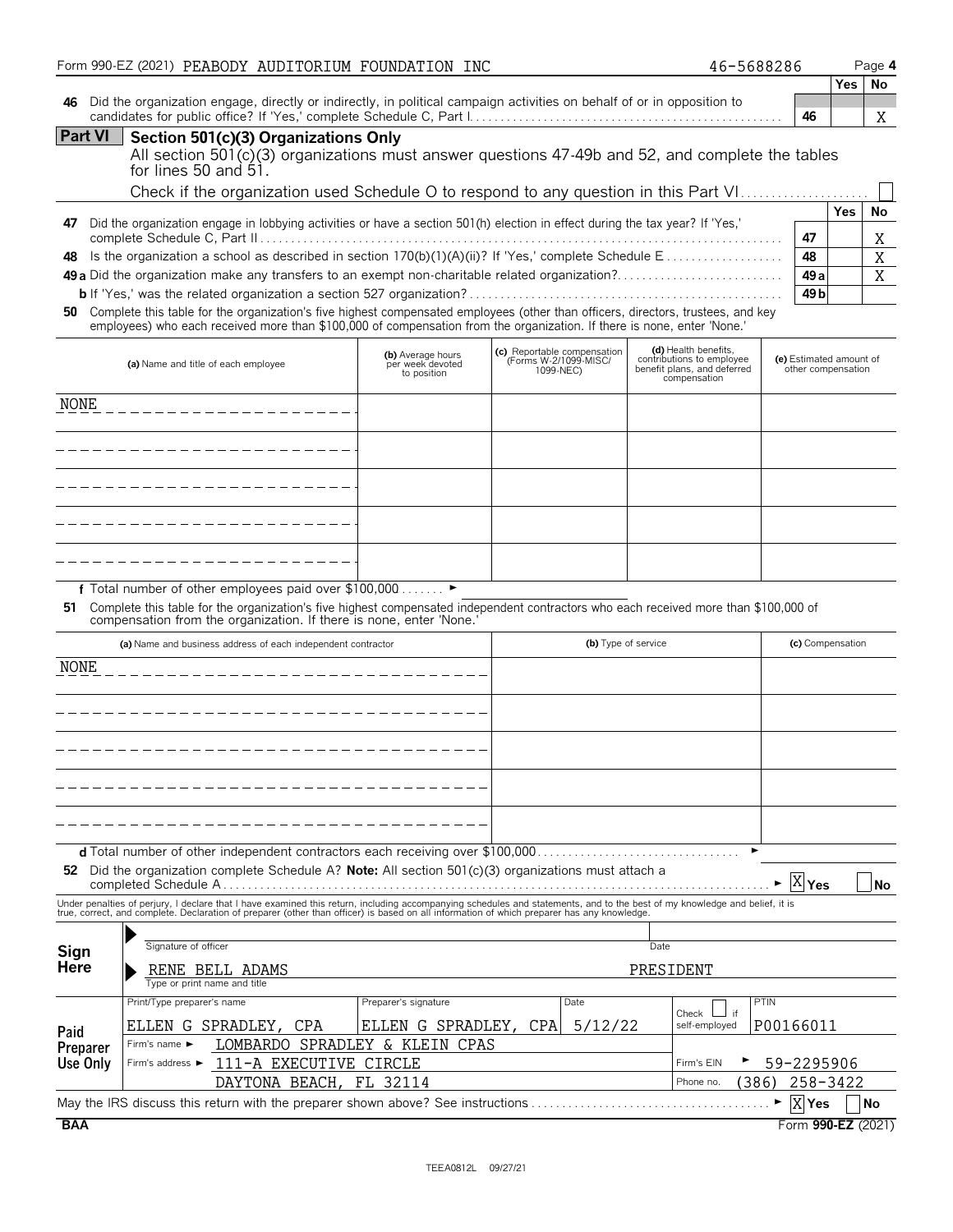| <b>SCHEDULE A</b> |  |
|-------------------|--|
| (Form 990)        |  |

## **Public Charity Status and Public Support SUPPORT**

**COMPOUT A**<br>
(Form 990) **Complete if the organization is a section 501(c)(3) organization or a section**<br>
4947(a)(1) nonexempt charitable trust.

Attach to Form 990 or Form 990-FZ.

| Π |  |
|---|--|
|   |  |
|   |  |

|                          | Department of the Treasury<br>Internal Revenue Service                                                                                                                                                                                                                                                                                                                                                                                                                                                                                                                                                                                                                                                                                                                                                                                                                                                                                                                                                                                                                                                                                                                                                                                                                          |                                          | 100 - 1110 1230 1341 1341 1342 1343 1344 1345 1346 1347 1348 1349 1349 1349 134<br><b>Open to Public</b><br><b>Inspection</b><br>► Go to www.irs.gov/Form990 for instructions and the latest information. |                                                                                                                                                                                                                                                                                                                                                                                                                                                                                                                                                                                                                                                                              |     |                                                                        |                                                      |                                                    |
|--------------------------|---------------------------------------------------------------------------------------------------------------------------------------------------------------------------------------------------------------------------------------------------------------------------------------------------------------------------------------------------------------------------------------------------------------------------------------------------------------------------------------------------------------------------------------------------------------------------------------------------------------------------------------------------------------------------------------------------------------------------------------------------------------------------------------------------------------------------------------------------------------------------------------------------------------------------------------------------------------------------------------------------------------------------------------------------------------------------------------------------------------------------------------------------------------------------------------------------------------------------------------------------------------------------------|------------------------------------------|-----------------------------------------------------------------------------------------------------------------------------------------------------------------------------------------------------------|------------------------------------------------------------------------------------------------------------------------------------------------------------------------------------------------------------------------------------------------------------------------------------------------------------------------------------------------------------------------------------------------------------------------------------------------------------------------------------------------------------------------------------------------------------------------------------------------------------------------------------------------------------------------------|-----|------------------------------------------------------------------------|------------------------------------------------------|----------------------------------------------------|
| Name of the organization |                                                                                                                                                                                                                                                                                                                                                                                                                                                                                                                                                                                                                                                                                                                                                                                                                                                                                                                                                                                                                                                                                                                                                                                                                                                                                 |                                          |                                                                                                                                                                                                           |                                                                                                                                                                                                                                                                                                                                                                                                                                                                                                                                                                                                                                                                              |     |                                                                        | <b>Employer identification number</b>                |                                                    |
|                          |                                                                                                                                                                                                                                                                                                                                                                                                                                                                                                                                                                                                                                                                                                                                                                                                                                                                                                                                                                                                                                                                                                                                                                                                                                                                                 |                                          | PEABODY AUDITORIUM FOUNDATION INC                                                                                                                                                                         |                                                                                                                                                                                                                                                                                                                                                                                                                                                                                                                                                                                                                                                                              |     |                                                                        | 46-5688286                                           |                                                    |
| Part I                   |                                                                                                                                                                                                                                                                                                                                                                                                                                                                                                                                                                                                                                                                                                                                                                                                                                                                                                                                                                                                                                                                                                                                                                                                                                                                                 |                                          |                                                                                                                                                                                                           | <b>Reason for Public Charity Status.</b> (All organizations must complete this part.) See instructions.                                                                                                                                                                                                                                                                                                                                                                                                                                                                                                                                                                      |     |                                                                        |                                                      |                                                    |
| 1<br>2<br>3<br>4<br>5    | name, city, and state:                                                                                                                                                                                                                                                                                                                                                                                                                                                                                                                                                                                                                                                                                                                                                                                                                                                                                                                                                                                                                                                                                                                                                                                                                                                          |                                          |                                                                                                                                                                                                           | The organization is not a private foundation because it is: (For lines 1 through 12, check only one box.)<br>A church, convention of churches, or association of churches described in section 170(b)(1)(A)(i).<br>A school described in section 170(b)(1)(A)(ii). (Attach Schedule E (Form 990).)<br>A hospital or a cooperative hospital service organization described in section 170(b)(1)(A)(iii).<br>A medical research organization operated in conjunction with a hospital described in section 170(b)(1)(A)(iii). Enter the hospital's<br>An organization operated for the benefit of a college or university owned or operated by a governmental unit described in |     |                                                                        |                                                      |                                                    |
| 6                        |                                                                                                                                                                                                                                                                                                                                                                                                                                                                                                                                                                                                                                                                                                                                                                                                                                                                                                                                                                                                                                                                                                                                                                                                                                                                                 |                                          | section 170(b)(1)(A)(iv). (Complete Part II.)                                                                                                                                                             | A federal, state, or local government or governmental unit described in section 170(b)(1)(A)(v).                                                                                                                                                                                                                                                                                                                                                                                                                                                                                                                                                                             |     |                                                                        |                                                      |                                                    |
| 7<br>Χ                   |                                                                                                                                                                                                                                                                                                                                                                                                                                                                                                                                                                                                                                                                                                                                                                                                                                                                                                                                                                                                                                                                                                                                                                                                                                                                                 |                                          | in section 170(b)(1)(A)(vi). (Complete Part II.)                                                                                                                                                          | An organization that normally receives a substantial part of its support from a governmental unit or from the general public described                                                                                                                                                                                                                                                                                                                                                                                                                                                                                                                                       |     |                                                                        |                                                      |                                                    |
| 8                        |                                                                                                                                                                                                                                                                                                                                                                                                                                                                                                                                                                                                                                                                                                                                                                                                                                                                                                                                                                                                                                                                                                                                                                                                                                                                                 |                                          |                                                                                                                                                                                                           | A community trust described in section 170(b)(1)(A)(vi). (Complete Part II.)                                                                                                                                                                                                                                                                                                                                                                                                                                                                                                                                                                                                 |     |                                                                        |                                                      |                                                    |
| 9                        | university:                                                                                                                                                                                                                                                                                                                                                                                                                                                                                                                                                                                                                                                                                                                                                                                                                                                                                                                                                                                                                                                                                                                                                                                                                                                                     |                                          |                                                                                                                                                                                                           | An agricultural research organization described in section 170(b)(1)(A)(ix) operated in conjunction with a land-grant college<br>or university or a non-land-grant college of agriculture (see instructions). Enter the name, city, and state of the college or                                                                                                                                                                                                                                                                                                                                                                                                              |     |                                                                        |                                                      |                                                    |
| 10<br>11<br>12<br>а      | An organization that normally receives (1) more than 33-1/3% of its support from contributions, membership fees, and gross receipts from activities related to its exempt functions, subject to certain exceptions; and (2) no<br>investment income and unrelated business taxable income (less section 511 tax) from businesses acquired by the organization after<br>June 30, 1975. See section 509(a)(2). (Complete Part III.)<br>An organization organized and operated exclusively to test for public safety. See section 509(a)(4).<br>An organization organized and operated exclusively for the benefit of, to perform the functions of, or to carry out the purposes of one<br>or more publicly supported organizations described in section 509(a)(1) or section 509(a)(2). See section 509(a)(3). Check the box on<br>lines 12a through 12d that describes the type of supporting organization and complete lines 12e, 12f, and 12g.<br>Type I. A supporting organization operated, supervised, or controlled by its supported organization(s), typically by giving the supported<br>organization(s) the power to regularly appoint or elect a majority of the directors or trustees of the supporting organization. You must<br>complete Part IV, Sections A and B. |                                          |                                                                                                                                                                                                           |                                                                                                                                                                                                                                                                                                                                                                                                                                                                                                                                                                                                                                                                              |     |                                                                        |                                                      |                                                    |
| b                        |                                                                                                                                                                                                                                                                                                                                                                                                                                                                                                                                                                                                                                                                                                                                                                                                                                                                                                                                                                                                                                                                                                                                                                                                                                                                                 | must complete Part IV, Sections A and C. |                                                                                                                                                                                                           | Type II. A supporting organization supervised or controlled in connection with its supported organization(s), by having control or<br>management of the supporting organization vested in the same persons that control or manage the supported organization(s). You                                                                                                                                                                                                                                                                                                                                                                                                         |     |                                                                        |                                                      |                                                    |
| с                        |                                                                                                                                                                                                                                                                                                                                                                                                                                                                                                                                                                                                                                                                                                                                                                                                                                                                                                                                                                                                                                                                                                                                                                                                                                                                                 |                                          |                                                                                                                                                                                                           | Type III functionally integrated. A supporting organization operated in connection with, and functionally integrated with, its supported                                                                                                                                                                                                                                                                                                                                                                                                                                                                                                                                     |     |                                                                        |                                                      |                                                    |
| d<br>е                   |                                                                                                                                                                                                                                                                                                                                                                                                                                                                                                                                                                                                                                                                                                                                                                                                                                                                                                                                                                                                                                                                                                                                                                                                                                                                                 |                                          | g Provide the following information about the supported organization(s).                                                                                                                                  | organization(s) (see instructions). You must complete Part IV, Sections A, D, and E.<br>Type III non-functionally integrated. A supporting organization operated in connection with its supported organization(s) that is not<br>functionally integrated. The organization generally must satisfy a distribution requirement and an attentiveness requirement (see<br>instructions). You must complete Part IV, Sections A and D, and Part V.<br>Check this box if the organization received a written determination from the IRS that it is a Type I, Type II, Type III functionally<br>integrated, or Type III non-functionally integrated supporting organization.        |     |                                                                        |                                                      |                                                    |
|                          | (i) Name of supported organization                                                                                                                                                                                                                                                                                                                                                                                                                                                                                                                                                                                                                                                                                                                                                                                                                                                                                                                                                                                                                                                                                                                                                                                                                                              |                                          | $(ii)$ $EIN$                                                                                                                                                                                              | (iii) Type of organization<br>described on lines 1-10<br>above (see instructions))                                                                                                                                                                                                                                                                                                                                                                                                                                                                                                                                                                                           |     | $(iv)$ is the<br>organization listed<br>in your governing<br>document? | (v) Amount of monetary<br>support (see instructions) | (vi) Amount of other<br>support (see instructions) |
|                          |                                                                                                                                                                                                                                                                                                                                                                                                                                                                                                                                                                                                                                                                                                                                                                                                                                                                                                                                                                                                                                                                                                                                                                                                                                                                                 |                                          |                                                                                                                                                                                                           |                                                                                                                                                                                                                                                                                                                                                                                                                                                                                                                                                                                                                                                                              | Yes | No                                                                     |                                                      |                                                    |
| (A)                      |                                                                                                                                                                                                                                                                                                                                                                                                                                                                                                                                                                                                                                                                                                                                                                                                                                                                                                                                                                                                                                                                                                                                                                                                                                                                                 |                                          |                                                                                                                                                                                                           |                                                                                                                                                                                                                                                                                                                                                                                                                                                                                                                                                                                                                                                                              |     |                                                                        |                                                      |                                                    |
| (B)                      |                                                                                                                                                                                                                                                                                                                                                                                                                                                                                                                                                                                                                                                                                                                                                                                                                                                                                                                                                                                                                                                                                                                                                                                                                                                                                 |                                          |                                                                                                                                                                                                           |                                                                                                                                                                                                                                                                                                                                                                                                                                                                                                                                                                                                                                                                              |     |                                                                        |                                                      |                                                    |
| (C)                      |                                                                                                                                                                                                                                                                                                                                                                                                                                                                                                                                                                                                                                                                                                                                                                                                                                                                                                                                                                                                                                                                                                                                                                                                                                                                                 |                                          |                                                                                                                                                                                                           |                                                                                                                                                                                                                                                                                                                                                                                                                                                                                                                                                                                                                                                                              |     |                                                                        |                                                      |                                                    |
| (D)                      |                                                                                                                                                                                                                                                                                                                                                                                                                                                                                                                                                                                                                                                                                                                                                                                                                                                                                                                                                                                                                                                                                                                                                                                                                                                                                 |                                          |                                                                                                                                                                                                           |                                                                                                                                                                                                                                                                                                                                                                                                                                                                                                                                                                                                                                                                              |     |                                                                        |                                                      |                                                    |
| (E)                      |                                                                                                                                                                                                                                                                                                                                                                                                                                                                                                                                                                                                                                                                                                                                                                                                                                                                                                                                                                                                                                                                                                                                                                                                                                                                                 |                                          |                                                                                                                                                                                                           |                                                                                                                                                                                                                                                                                                                                                                                                                                                                                                                                                                                                                                                                              |     |                                                                        |                                                      |                                                    |
| <b>Total</b>             |                                                                                                                                                                                                                                                                                                                                                                                                                                                                                                                                                                                                                                                                                                                                                                                                                                                                                                                                                                                                                                                                                                                                                                                                                                                                                 |                                          |                                                                                                                                                                                                           |                                                                                                                                                                                                                                                                                                                                                                                                                                                                                                                                                                                                                                                                              |     |                                                                        |                                                      |                                                    |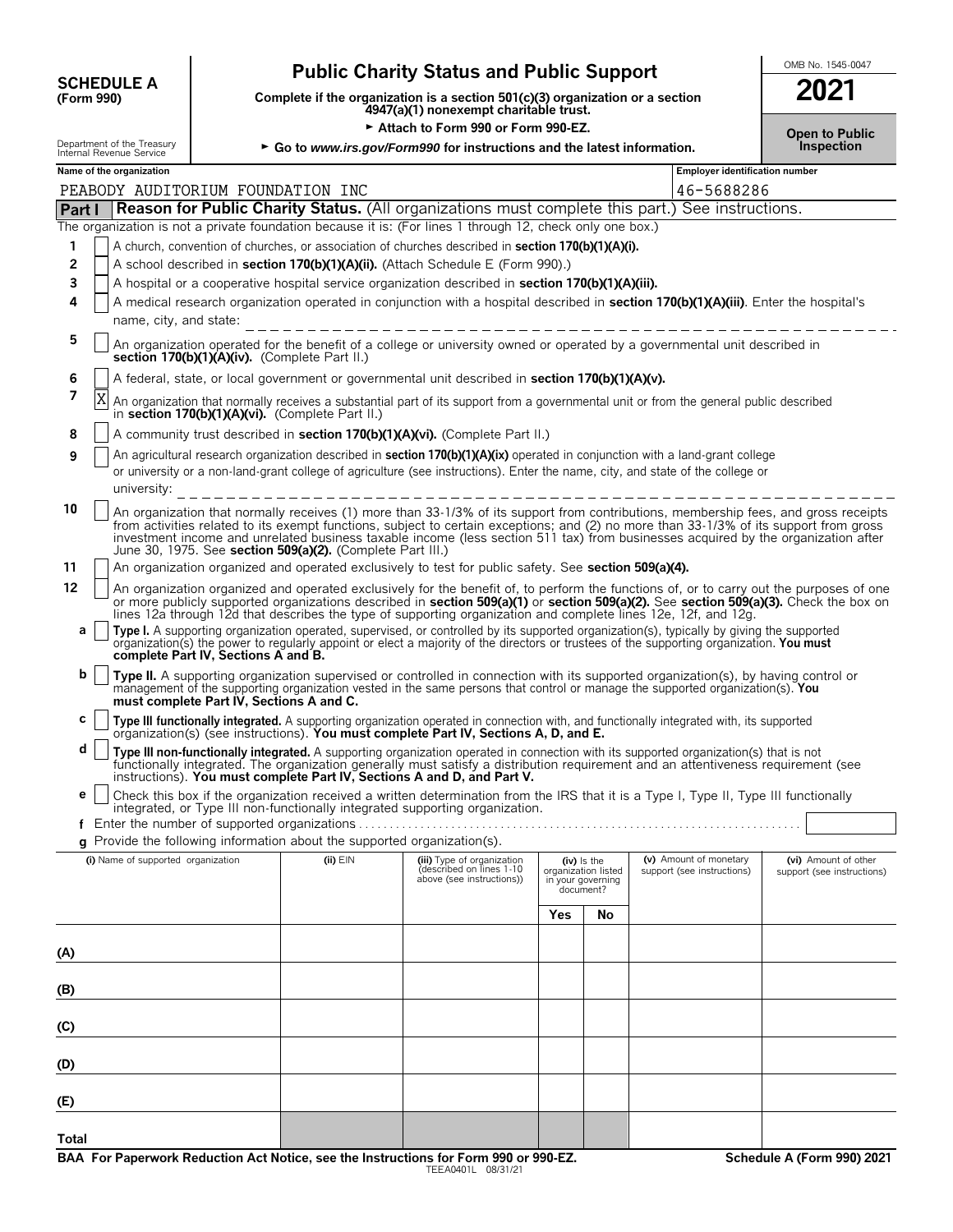Schedule A (Form 990) 2021 **PEABODY AUDITORIUM FOUNDATION INC**  $46-5688286$  Page **2** 

**Part II Support Schedule for Organizations Described in Sections 170(b)(1)(A)(iv) and 170(b)(1)(A)(vi)**

(Complete only if you checked the box on line 5, 7, or 8 of Part I or if the organization failed to qualify under Part III. If the organization fails to qualify under the tests listed below, please complete Part III.)

|     | <b>Section A. Public Support</b>                                                                                                                                                                                                                                                                                                                                                                                                                                                                                                               |          |            |            |            |                 |            |  |  |  |
|-----|------------------------------------------------------------------------------------------------------------------------------------------------------------------------------------------------------------------------------------------------------------------------------------------------------------------------------------------------------------------------------------------------------------------------------------------------------------------------------------------------------------------------------------------------|----------|------------|------------|------------|-----------------|------------|--|--|--|
|     | Calendar year (or fiscal year<br>beginning in) $\rightarrow$                                                                                                                                                                                                                                                                                                                                                                                                                                                                                   | (a) 2017 | $(b)$ 2018 | $(c)$ 2019 | $(d)$ 2020 | $(e)$ 2021      | (f) Total  |  |  |  |
| 1.  | Gifts, grants, contributions, and<br>membership fees received. (Do not<br>include any 'unusual grants.'). $\dots$                                                                                                                                                                                                                                                                                                                                                                                                                              | 390,061. | 343,800.   | 212,688.   | 130,651.   | 192,906.        | 1,270,106. |  |  |  |
|     | 2 Tax revenues levied for the<br>organization's benefit and<br>either paid to or expended<br>on its behalf                                                                                                                                                                                                                                                                                                                                                                                                                                     |          |            |            |            |                 | $0$ .      |  |  |  |
| 3   | The value of services or<br>facilities furnished by a<br>governmental unit to the<br>organization without charge                                                                                                                                                                                                                                                                                                                                                                                                                               |          |            |            |            |                 | 0.         |  |  |  |
| 4   | <b>Total.</b> Add lines 1 through 3                                                                                                                                                                                                                                                                                                                                                                                                                                                                                                            | 390,061. | 343,800.   | 212,688.   | 130,651.   | 192,906.        | 1,270,106. |  |  |  |
| 5.  | The portion of total<br>contributions by each person<br>(other than a governmental<br>unit or publicly supported<br>organization) included on line 1<br>that exceeds 2% of the amount<br>shown on line 11, column (f)                                                                                                                                                                                                                                                                                                                          |          |            |            |            |                 | $0$ .      |  |  |  |
| 6   | <b>Public support.</b> Subtract line 5<br>from line 4                                                                                                                                                                                                                                                                                                                                                                                                                                                                                          |          |            |            |            |                 | 1,270,106. |  |  |  |
|     | <b>Section B. Total Support</b>                                                                                                                                                                                                                                                                                                                                                                                                                                                                                                                |          |            |            |            |                 |            |  |  |  |
|     | Calendar year (or fiscal year<br>beginning in) $\rightarrow$                                                                                                                                                                                                                                                                                                                                                                                                                                                                                   | (a) 2017 | $(b)$ 2018 | $(c)$ 2019 | $(d)$ 2020 | (e) 2021        | (f) Total  |  |  |  |
|     | 7 Amounts from line 4<br>a a a a a a a                                                                                                                                                                                                                                                                                                                                                                                                                                                                                                         | 390,061. | 343,800.   | 212,688.   | 130,651.   | 192,906.        | 1,270,106. |  |  |  |
| 8   | Gross income from interest,<br>dividends, payments received<br>on securities loans, rents,<br>royalties, and income from<br>similar sources                                                                                                                                                                                                                                                                                                                                                                                                    |          |            |            |            |                 | $0$ .      |  |  |  |
| 9   | Net income from unrelated<br>business activities, whether or<br>not the business is regularly<br>carried on                                                                                                                                                                                                                                                                                                                                                                                                                                    |          |            |            |            |                 | 0.         |  |  |  |
| 10  | Other income. Do not include<br>gain or loss from the sale of<br>capital assets (Explain in                                                                                                                                                                                                                                                                                                                                                                                                                                                    |          |            |            |            |                 | $0$ .      |  |  |  |
| 11  | Total support. Add lines 7<br>through $10$                                                                                                                                                                                                                                                                                                                                                                                                                                                                                                     |          |            |            |            |                 | 1,270,106. |  |  |  |
| 12. |                                                                                                                                                                                                                                                                                                                                                                                                                                                                                                                                                |          |            |            |            | 12              | 0.         |  |  |  |
|     | 13 First 5 years. If the Form 990 is for the organization's first, second, third, fourth, or fifth tax year as a section 501(c)(3)<br>organization, check this box and stop here <b>Conservers and Stop here</b> and the conserverse conservers and stop here conservers and stop here are a stop here are a stop here are a stop here are a stop here are a stop here ar                                                                                                                                                                      |          |            |            |            |                 | - П        |  |  |  |
|     | Section C. Computation of Public Support Percentage                                                                                                                                                                                                                                                                                                                                                                                                                                                                                            |          |            |            |            |                 |            |  |  |  |
| 14  | Public support percentage for 2021 (line 6, column (f), divided by line 11, column (f)                                                                                                                                                                                                                                                                                                                                                                                                                                                         |          |            |            |            | $\overline{14}$ | 100.00%    |  |  |  |
|     |                                                                                                                                                                                                                                                                                                                                                                                                                                                                                                                                                |          |            |            |            | 15              | 100.00%    |  |  |  |
|     | 16a 33-1/3% support test-2021. If the organization did not check the box on line 13, and line 14 is 33-1/3% or more, check this box<br>X                                                                                                                                                                                                                                                                                                                                                                                                       |          |            |            |            |                 |            |  |  |  |
|     | <b>b</b> 33-1/3% support test-2020. If the organization did not check a box on line 13 or 16a, and line 15 is 33-1/3% or more, check this box                                                                                                                                                                                                                                                                                                                                                                                                  |          |            |            |            |                 |            |  |  |  |
|     | 17a 10%-facts-and-circumstances test-2021. If the organization did not check a box on line 13, 16a, or 16b, and line 14 is 10%<br>or more, and if the organization meets the facts-and-circumstances test, check this box and stop here. Explain in Part VI how<br>the organization meets the facts-and-circumstances test. The organization qualifies as a publicly supported organization                                                                                                                                                    |          |            |            |            |                 |            |  |  |  |
|     | <b>b 10%-facts-and-circumstances test-2020.</b> If the organization did not check a box on line 13, 16a, 16b, or 17a, and line 15 is 10%<br>or more, and if the organization meets the facts-and-circumstances test, check this box and stop here. Explain in Part VI how the<br>organization meets the facts-and-circumstances test. The organization qualifies as a publicly supported organization<br>18 Private foundation. If the organization did not check a box on line 13, 16a, 16b, 17a, or 17b, check this box and see instructions |          |            |            |            |                 |            |  |  |  |

**BAA Schedule A (Form 990) 2021**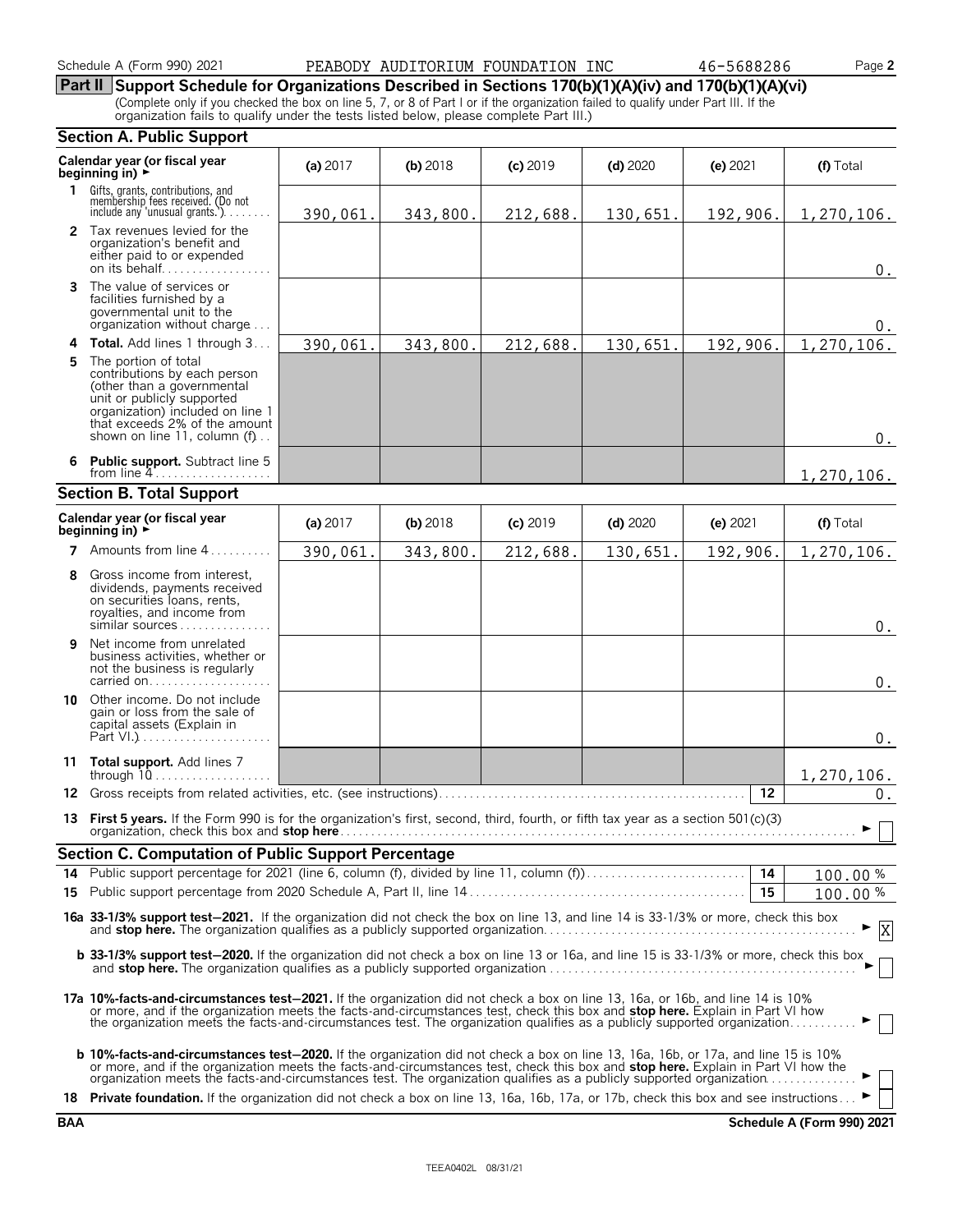#### **Part III Support Schedule for Organizations Described in Section 509(a)(2)**

(Complete only if you checked the box on line 10 of Part I or if the organization failed to qualify under Part II. If the organization fails to qualify under the tests listed below, please complete Part II.)

|            | <b>Section A. Public Support</b>                                                                                                                                                                                                                                              |          |                    |            |            |            |                            |
|------------|-------------------------------------------------------------------------------------------------------------------------------------------------------------------------------------------------------------------------------------------------------------------------------|----------|--------------------|------------|------------|------------|----------------------------|
|            | Calendar year (or fiscal year beginning in) $\blacktriangleright$                                                                                                                                                                                                             | (a) 2017 | (b) 2018           | $(c)$ 2019 | $(d)$ 2020 | (e) 2021   | (f) Total                  |
|            | 1 Gifts, grants, contributions,<br>and membership fees<br>received. (Do not include<br>any 'unusual grants.')                                                                                                                                                                 |          |                    |            |            |            |                            |
|            | 2 Gross receipts from admissions,<br>merchandise sold or services<br>performed, or facilities<br>furnished in any activity that is<br>related to the organization's<br>$tax\text{-}exempt$ purpose                                                                            |          |                    |            |            |            |                            |
| 3.         | Gross receipts from activities<br>that are not an unrelated trade<br>or business under section 513.                                                                                                                                                                           |          |                    |            |            |            |                            |
| 4          | Tax revenues levied for the<br>organization's benefit and<br>either paid to or expended on                                                                                                                                                                                    |          |                    |            |            |            |                            |
| 5.         | The value of services or<br>facilities furnished by a<br>governmental unit to the<br>organization without charge                                                                                                                                                              |          |                    |            |            |            |                            |
| 6          | <b>Total.</b> Add lines 1 through 5<br><b>7a</b> Amounts included on lines 1,<br>2, and 3 received from<br>disqualified persons                                                                                                                                               |          |                    |            |            |            |                            |
|            | <b>b</b> Amounts included on lines 2<br>and 3 received from other than<br>disqualified persons that<br>exceed the greater of \$5,000 or<br>1% of the amount on line 13                                                                                                        |          |                    |            |            |            |                            |
|            | c Add lines $7a$ and $7b$                                                                                                                                                                                                                                                     |          |                    |            |            |            |                            |
|            | <b>Public support.</b> (Subtract line                                                                                                                                                                                                                                         |          |                    |            |            |            |                            |
|            | <b>Section B. Total Support</b>                                                                                                                                                                                                                                               |          |                    |            |            |            |                            |
|            | Calendar year (or fiscal year beginning in) $\blacktriangleright$                                                                                                                                                                                                             | (a) 2017 | (b) 2018           | $(c)$ 2019 | $(d)$ 2020 | $(e)$ 2021 | (f) Total                  |
| 9.         | Amounts from line 6                                                                                                                                                                                                                                                           |          |                    |            |            |            |                            |
|            | <b>10a</b> Gross income from interest, dividends,<br>payments received on securities loans,<br>rents, royalties, and income from<br><b>b</b> Unrelated business taxable<br>income (less section 511<br>taxes) from businesses                                                 |          |                    |            |            |            |                            |
|            | acquired after June 30, 1975                                                                                                                                                                                                                                                  |          |                    |            |            |            |                            |
| 11         | c Add lines 10a and $10b$<br>Net income from unrelated business<br>activities not included on line 10b,<br>whether or not the business is<br>regularly carried on $\dots\dots\dots\dots$                                                                                      |          |                    |            |            |            |                            |
|            | 12 Other income. Do not include<br>gain or loss from the sale of<br>capital assets (Explain in                                                                                                                                                                                |          |                    |            |            |            |                            |
|            | 13 Total support. (Add lines 9,<br>10c, 11, and $12$                                                                                                                                                                                                                          |          |                    |            |            |            |                            |
|            | 14 First 5 years. If the Form 990 is for the organization's first, second, third, fourth, or fifth tax year as a section 501(c)(3)<br>organization, check this box and stop here                                                                                              |          |                    |            |            |            |                            |
|            | <b>Section C. Computation of Public Support Percentage</b>                                                                                                                                                                                                                    |          |                    |            |            |            |                            |
|            | 15 Public support percentage for 2021 (line 8, column (f), divided by line 13, column (f)                                                                                                                                                                                     |          |                    |            |            | 15         | န့                         |
|            |                                                                                                                                                                                                                                                                               |          |                    |            |            | 16         | ०१०                        |
|            | Section D. Computation of Investment Income Percentage                                                                                                                                                                                                                        |          |                    |            |            |            |                            |
| 17         |                                                                                                                                                                                                                                                                               |          |                    |            |            | 17         | %                          |
| 18         |                                                                                                                                                                                                                                                                               |          |                    |            |            | 18         | ०७                         |
|            | 19a 33-1/3% support tests-2021. If the organization did not check the box on line 14, and line 15 is more than 33-1/3%, and line 17<br>is not more than 33-1/3%, check this box and stop here. The organization qualifies as a publicly supported organization                |          |                    |            |            |            |                            |
|            | <b>b</b> 33-1/3% support tests-2020. If the organization did not check a box on line 14 or line 19a, and line 16 is more than 33-1/3%, and<br>line 18 is not more than 33-1/3%, check this box and stop here. The organization qualifies as a publicly supported organization |          |                    |            |            |            |                            |
| 20         | Private foundation. If the organization did not check a box on line 14, 19a, or 19b, check this box and see instructions.                                                                                                                                                     |          |                    |            |            |            |                            |
| <b>BAA</b> |                                                                                                                                                                                                                                                                               |          | TEEA0403L 08/31/21 |            |            |            | Schedule A (Form 990) 2021 |
|            |                                                                                                                                                                                                                                                                               |          |                    |            |            |            |                            |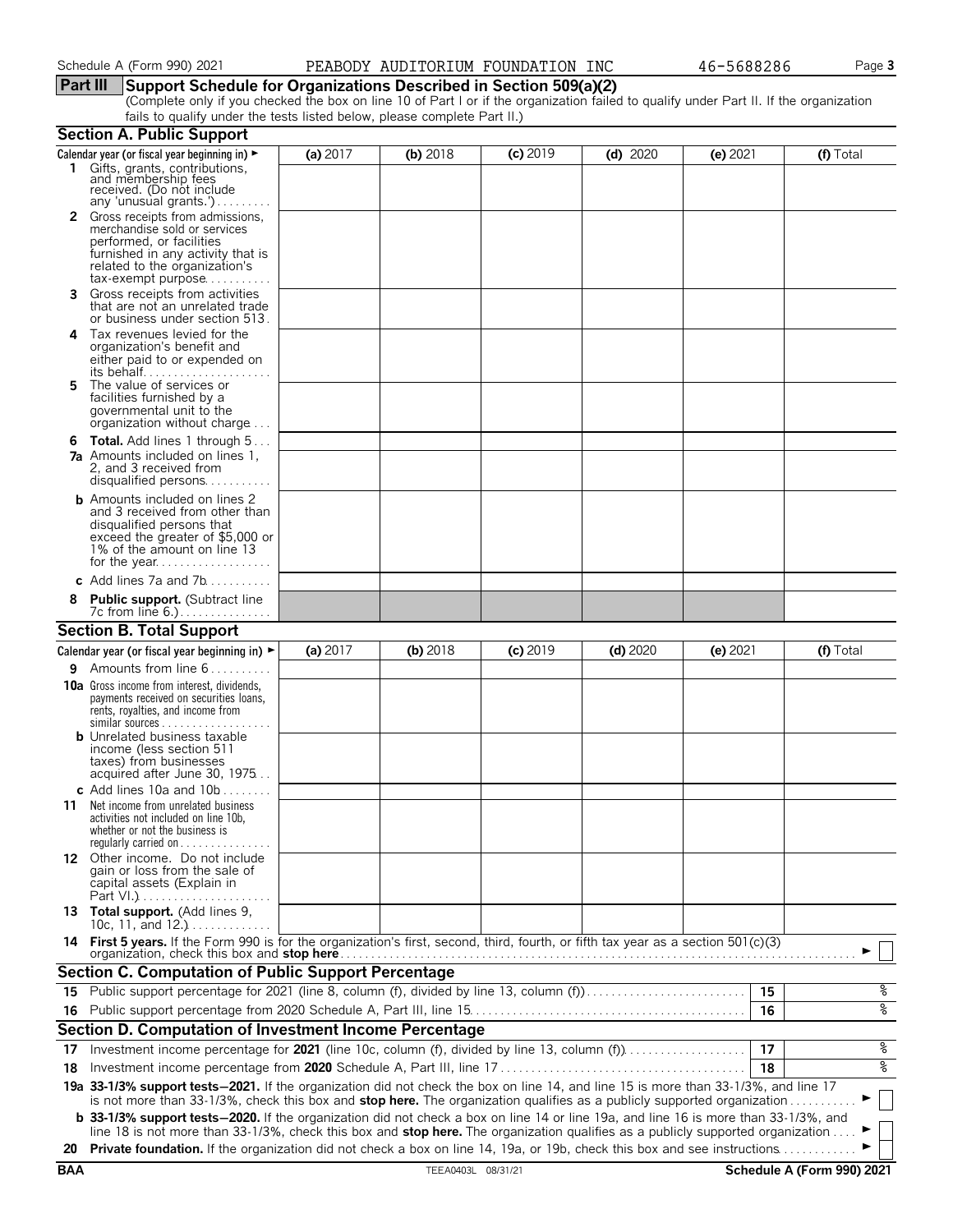#### **Part IV Supporting Organizations**

(Complete only if you checked a box in line 12 on Part I. If you checked box 12a, Part I, complete Sections A and B. If you checked box 12b, Part I, complete Sections A and C. If you checked box 12c, Part I, complete Sections A, D, and E. If you checked box 12d, Part I, complete Sections A and D, and complete Part V.)

#### **Section A. All Supporting Organizations**

|            |                                                                                                                                                                                                                                                                                                                                                                                                                                                                                                                                              |                | <b>Yes</b> | No |
|------------|----------------------------------------------------------------------------------------------------------------------------------------------------------------------------------------------------------------------------------------------------------------------------------------------------------------------------------------------------------------------------------------------------------------------------------------------------------------------------------------------------------------------------------------------|----------------|------------|----|
|            | Are all of the organization's supported organizations listed by name in the organization's governing documents?<br>If 'No,' describe in Part VI how the supported organizations are designated. If designated by class or purpose, describe<br>the designation. If historic and continuing relationship, explain.                                                                                                                                                                                                                            | $\mathbf{1}$   |            |    |
|            | 2 Did the organization have any supported organization that does not have an IRS determination of status under section<br>$509(a)(1)$ or (2)? If 'Yes,' explain in <b>Part VI</b> how the organization determined that the supported organization was<br>described in section $509(a)(1)$ or (2).                                                                                                                                                                                                                                            | $\overline{2}$ |            |    |
|            | 3a Did the organization have a supported organization described in section 501(c)(4), (5), or (6)? If 'Yes,' answer lines 3b<br>and 3c below.                                                                                                                                                                                                                                                                                                                                                                                                | 3a             |            |    |
|            | b Did the organization confirm that each supported organization qualified under section 501(c)(4), (5), or (6) and<br>satisfied the public support tests under section 509(a)(2)? If 'Yes,' describe in Part VI when and how the organization<br>made the determination.                                                                                                                                                                                                                                                                     | 3b             |            |    |
|            | c Did the organization ensure that all support to such organizations was used exclusively for section $170(c)(2)(B)$<br>purposes? If 'Yes,' explain in <b>Part VI</b> what controls the organization put in place to ensure such use.                                                                                                                                                                                                                                                                                                        | 3c             |            |    |
|            | 4a Was any supported organization not organized in the United States ('foreign supported organization')? If 'Yes' and<br>if you checked box 12a or 12b in Part I, answer lines 4b and 4c below.                                                                                                                                                                                                                                                                                                                                              | 4a             |            |    |
|            | <b>b</b> Did the organization have ultimate control and discretion in deciding whether to make grants to the foreign supported<br>organization? If 'Yes,' describe in Part VI how the organization had such control and discretion despite being controlled<br>or supervised by or in connection with its supported organizations.                                                                                                                                                                                                           | 4b             |            |    |
|            | c Did the organization support any foreign supported organization that does not have an IRS determination under<br>sections 501(c)(3) and 509(a)(1) or (2)? If 'Yes,' explain in <b>Part VI</b> what controls the organization used to ensure that<br>all support to the foreign supported organization was used exclusively for section $170(c)(2)(B)$ purposes.                                                                                                                                                                            | 4c             |            |    |
|            | 5a Did the organization add, substitute, or remove any supported organizations during the tax year? If 'Yes,' answer lines<br>5b and 5c below (if applicable). Also, provide detail in Part VI, including (i) the names and EIN numbers of the<br>supported organizations added, substituted, or removed; (ii) the reasons for each such action; (iii) the<br>authority under the organization's organizing document authorizing such action; and (iv) how the action was<br>accomplished (such as by amendment to the organizing document). | 5а             |            |    |
|            | <b>b Type I or Type II only.</b> Was any added or substituted supported organization part of a class already designated in the<br>organization's organizing document?                                                                                                                                                                                                                                                                                                                                                                        | 5b             |            |    |
|            | c Substitutions only. Was the substitution the result of an event beyond the organization's control?                                                                                                                                                                                                                                                                                                                                                                                                                                         | 5c             |            |    |
| 6          | Did the organization provide support (whether in the form of grants or the provision of services or facilities) to<br>anyone other than (i) its supported organizations, (ii) individuals that are part of the charitable class benefited by one<br>or more of its supported organizations, or (iii) other supporting organizations that also support or benefit one or more of<br>the filing organization's supported organizations? If 'Yes,' provide detail in Part VI.                                                                   | 6              |            |    |
| 7          | Did the organization provide a grant, loan, compensation, or other similar payment to a substantial contributor<br>(as defined in section $4958(c)(3)(C)$ ), a family member of a substantial contributor, or a 35% controlled entity with<br>regard to a substantial contributor? If 'Yes,' complete Part I of Schedule L (Form 990).                                                                                                                                                                                                       | $\overline{7}$ |            |    |
| 8          | Did the organization make a loan to a disqualified person (as defined in section 4958) not described on line 7? If 'Yes,'<br>complete Part I of Schedule L (Form 990).                                                                                                                                                                                                                                                                                                                                                                       | 8              |            |    |
|            | 9a Was the organization controlled directly or indirectly at any time during the tax year by one or more disqualified persons,<br>as defined in section 4946 (other than foundation managers and organizations described in section 509(a)(1) or (2))?<br>If 'Yes,' provide detail in Part VI.                                                                                                                                                                                                                                               | 9а             |            |    |
|            | <b>b</b> Did one or more disqualified persons (as defined on line 9a) hold a controlling interest in any entity in which the<br>supporting organization had an interest? If 'Yes,' provide detail in Part VI.                                                                                                                                                                                                                                                                                                                                | 9b             |            |    |
|            | c Did a disqualified person (as defined on line 9a) have an ownership interest in, or derive any personal benefit from,<br>assets in which the supporting organization also had an interest? If 'Yes,' provide detail in <b>Part VI.</b>                                                                                                                                                                                                                                                                                                     | 9c             |            |    |
|            | 10a Was the organization subject to the excess business holdings rules of section 4943 because of section 4943(f) (regarding<br>certain Type II supporting organizations, and all Type III non-functionally integrated supporting organizations)? If 'Yes,'<br>answer line 10b below.                                                                                                                                                                                                                                                        | 10a            |            |    |
|            | <b>b</b> Did the organization have any excess business holdings in the tax year? (Use Schedule C, Form 4720, to determine<br>whether the organization had excess business holdings.)                                                                                                                                                                                                                                                                                                                                                         | 10b            |            |    |
| <b>BAA</b> | Schedule A (Form 990) 2021<br>TEEA0404L 08/31/21                                                                                                                                                                                                                                                                                                                                                                                                                                                                                             |                |            |    |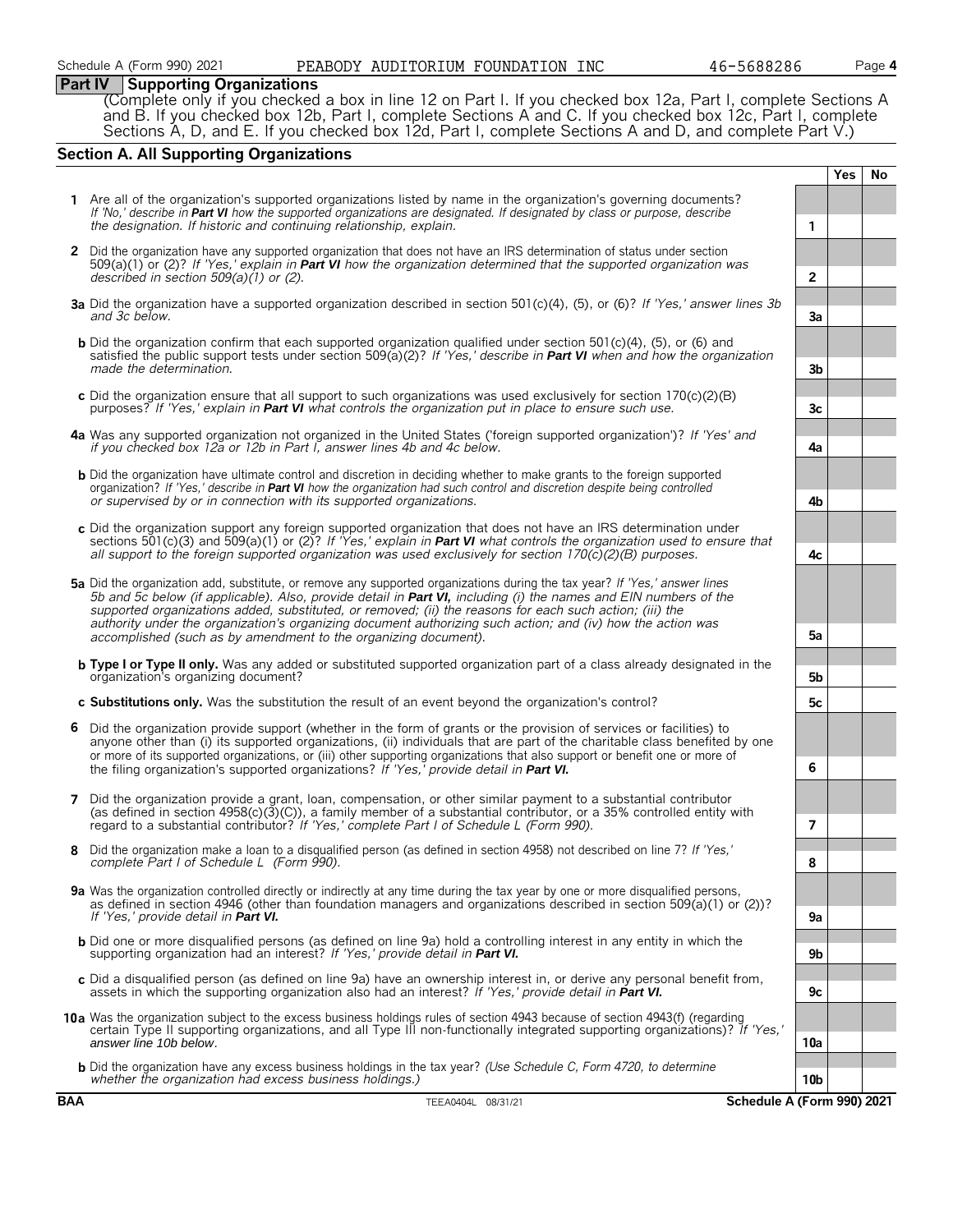| <b>Part IV</b><br><b>Supporting Organizations</b> (continued)                                                                           |                 |     |    |
|-----------------------------------------------------------------------------------------------------------------------------------------|-----------------|-----|----|
|                                                                                                                                         |                 | Yes | No |
| Has the organization accepted a gift or contribution from any of the following persons?<br>11                                           |                 |     |    |
| a A person who directly or indirectly controls, either alone or together with persons described on lines 11b and 11c below,             |                 |     |    |
| the governing body of a supported organization?                                                                                         | 11a             |     |    |
| <b>b</b> A family member of a person described on line 11a above?                                                                       | 11 <sub>b</sub> |     |    |
| C A 35% controlled entity of a person described on line 11a or 11b above? If 'Yes' to line 11a, 11b, or 11c, provide detail in Part VI. | 11c             |     |    |

Schedule A (Form 990) 2021 **PEABODY AUDITORIUM FOUNDATION INC**  $46-5688286$  Page **5** 

#### **Section B. Type I Supporting Organizations**

- **1** Did the governing body, members of the governing body, officers acting in their official capacity, or membership of one or more supported organizations have the power to regularly appoint or elect at least a majority of the organization's officers, directors, or trustees at all times during the tax year? *If 'No,' describe in Part VI how the supported organization(s) effectively operated, supervised, or controlled the organization's activities. If the organization had more than one supported organization, describe how the powers to appoint and/or remove officers, directors, or trustees were allocated among the supported organizations and what conditions or restrictions, if any, applied to such powers* **1** *during the tax* year.
- **2** Did the organization operate for the benefit of any supported organization other than the supported organization(s) that operated, supervised, or controlled the supporting organization? *If 'Yes,' explain in Part VI how providing such benefit carried out the purposes of the supported organization(s) that operated, supervised, or controlled the supporting organization.* **2**

#### **Section C. Type II Supporting Organizations**

**Yes No 1** Were a majority of the organization's directors or trustees during the tax year also a majority of the directors or trustees of each of the organization's supported organization(s)? *If 'No,' describe in Part VI how control or management of the supporting organization was vested in the same persons that controlled or managed the supported organization(s).* **1**

#### **Section D. All Type III Supporting Organizations**

|                                                                                                                                                                                                                                                                                                                                                                                       |  | ∕es |  |  |  |
|---------------------------------------------------------------------------------------------------------------------------------------------------------------------------------------------------------------------------------------------------------------------------------------------------------------------------------------------------------------------------------------|--|-----|--|--|--|
| Did the organization provide to each of its supported organizations, by the last day of the fifth month of the<br>organization's tax year, (i) a written notice describing the type and amount of support provided during the prior tax<br>year, (ii) a copy of the Form 990 that was most recently filed as of the date of notification, and (iii) copies of the                     |  |     |  |  |  |
| organization's governing documents in effect on the date of notification, to the extent not previously provided?                                                                                                                                                                                                                                                                      |  |     |  |  |  |
| 2 Were any of the organization's officers, directors, or trustees either (i) appointed or elected by the supported organization(s) or (ii) serving on the governing body of a supported organization? If 'No,' explain in Part                                                                                                                                                        |  |     |  |  |  |
|                                                                                                                                                                                                                                                                                                                                                                                       |  |     |  |  |  |
| 3 By reason of the relationship described on line 2, above, did the organization's supported organizations have a significant<br>voice in the organization's investment policies and in directing the use of the organization's income or assets at<br>all times during the tax year? If 'Yes,' describe in <b>Part VI</b> the role the organization's supported organizations played |  |     |  |  |  |
| in this regard.                                                                                                                                                                                                                                                                                                                                                                       |  |     |  |  |  |

#### **Section E. Type III Functionally Integrated Supporting Organizations**

- **1** *Check the box next to the method that the organization used to satisfy the Integral Part Test during the year (see instructions).*
- **a** The organization satisfied the Activities Test. *Complete line 2 below.*
- **b** The organization is the parent of each of its supported organizations. *Complete line 3 below.*
- **c** The organization supported a governmental entity. *Describe in Part VI how you supported a governmental entity (see instructions).*

#### **2** Activities Test. *Answer lines 2a and 2b below.* **Yes No**

- **a** Did substantially all of the organization's activities during the tax year directly further the exempt purposes of the supported organization(s) to which the organization was responsive? *If 'Yes,' then in Part VI identify those supported organizations and explain how these activities directly furthered their exempt purposes, how the organization was responsive to those supported organizations, and how the organization determined that these activities constituted substantially all of its activities.* **2a**
- **b** Did the activities described on line 2a, above, constitute activities that, but for the organization's involvement, one or more of the organization's supported organization(s) would have been engaged in? *If 'Yes,' explain in Part VI the reasons for the organization's position that its supported organization(s) would have engaged in these activities but for the organization's involvement.* **2b**
- **3** Parent of Supported Organizations. *Answer lines 3a and 3b below.*
- **a** Did the organization have the power to regularly appoint or elect a majority of the officers, directors, or trustees of each of the supported organizations? *If 'Yes' or 'No,' provide details in Part VI.* **3a**
- **b** Did the organization exercise a substantial degree of direction over the policies, programs, and activities of each of its supported organizations? *If 'Yes,' describe in Part VI the role played by the organization in this regard.* **3b**

**Yes No**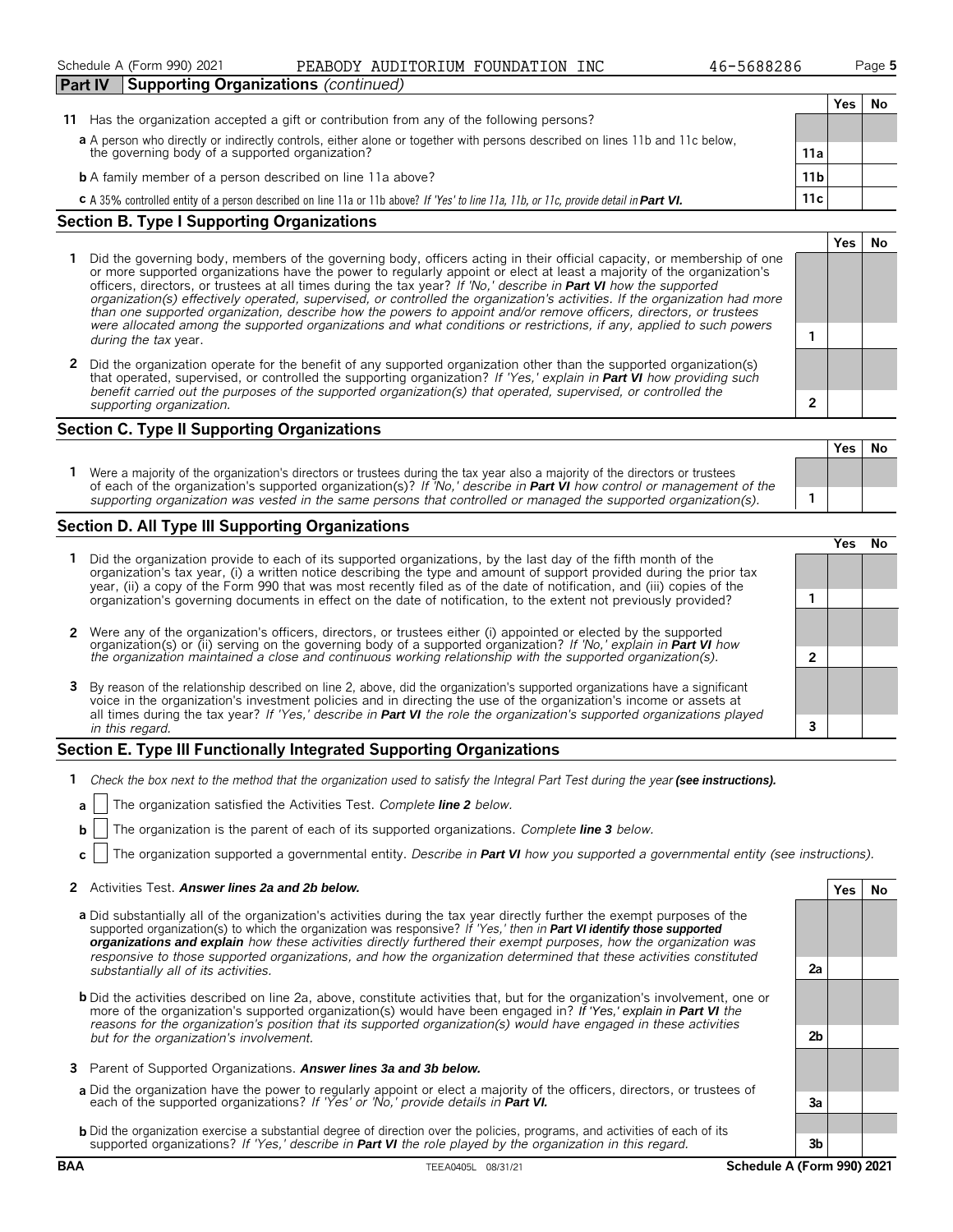#### Schedule A (Form 990) 2021 **PEABODY AUDITORIUM FOUNDATION INC**  $46-5688286$  Page **6**

| Part V | Type III Non-Functionally Integrated 509(a)(3) Supporting Organizations                                                                                                                                                        |                          |                |                                |
|--------|--------------------------------------------------------------------------------------------------------------------------------------------------------------------------------------------------------------------------------|--------------------------|----------------|--------------------------------|
| 1      | Check here if the organization satisfied the Integral Part Test as a qualifying trust on Nov. 20, 1970 (explain in Part VI). See instructions. All other Type III non-functionally integrated supporting organizations must co |                          |                |                                |
|        | Section A - Adjusted Net Income                                                                                                                                                                                                |                          | (A) Prior Year | (B) Current Year<br>(optional) |
| 1.     | Net short-term capital gain                                                                                                                                                                                                    | $\mathbf{1}$             |                |                                |
| 2      | Recoveries of prior-year distributions                                                                                                                                                                                         | $\overline{2}$           |                |                                |
| 3      | Other gross income (see instructions)                                                                                                                                                                                          | 3                        |                |                                |
| 4      | Add lines 1 through 3.                                                                                                                                                                                                         | 4                        |                |                                |
| 5.     | Depreciation and depletion                                                                                                                                                                                                     | 5                        |                |                                |
| 6.     | Portion of operating expenses paid or incurred for production or collection of gross<br>income or for management, conservation, or maintenance of property held for<br>production of income (see instructions)                 | 6                        |                |                                |
| 7      | Other expenses (see instructions)                                                                                                                                                                                              | $\overline{7}$           |                |                                |
| 8      | <b>Adjusted Net Income</b> (subtract lines 5, 6, and 7 from line 4)                                                                                                                                                            | 8                        |                |                                |
|        | <b>Section B - Minimum Asset Amount</b>                                                                                                                                                                                        |                          | (A) Prior Year | (B) Current Year<br>(optional) |
| 1.     | Aggregate fair market value of all non-exempt-use assets (see instructions for short<br>tax year or assets held for part of year):                                                                                             |                          |                |                                |
|        | <b>a</b> Average monthly value of securities                                                                                                                                                                                   | 1a                       |                |                                |
|        | <b>b</b> Average monthly cash balances                                                                                                                                                                                         | 1 <sub>b</sub>           |                |                                |
|        | c Fair market value of other non-exempt-use assets                                                                                                                                                                             | 1c                       |                |                                |
|        | <b>d Total</b> (add lines 1a, 1b, and 1c)                                                                                                                                                                                      | 1d                       |                |                                |
|        | e Discount claimed for blockage or other factors<br>(explain in detail in Part VI):                                                                                                                                            |                          |                |                                |
|        | 2 Acquisition indebtedness applicable to non-exempt-use assets                                                                                                                                                                 | $\overline{\mathbf{c}}$  |                |                                |
| 3      | Subtract line 2 from line 1d.                                                                                                                                                                                                  | 3                        |                |                                |
| 4      | Cash deemed held for exempt use. Enter 0.015 of line 3 (for greater amount,<br>see instructions).                                                                                                                              | 4                        |                |                                |
| 5.     | Net value of non-exempt-use assets (subtract line 4 from line 3)                                                                                                                                                               | 5                        |                |                                |
| 6      | Multiply line 5 by 0.035.                                                                                                                                                                                                      | 6                        |                |                                |
| 7      | Recoveries of prior-year distributions                                                                                                                                                                                         | $\overline{\phantom{a}}$ |                |                                |
| 8      | Minimum Asset Amount (add line 7 to line 6)                                                                                                                                                                                    | 8                        |                |                                |
|        | Section C - Distributable Amount                                                                                                                                                                                               |                          |                | <b>Current Year</b>            |
| 1.     | Adjusted net income for prior year (from Section A, line 8, column A)                                                                                                                                                          | $\mathbf{1}$             |                |                                |
| 2      | Enter 0.85 of line 1.                                                                                                                                                                                                          | $\overline{2}$           |                |                                |
| 3      | Minimum asset amount for prior year (from Section B, line 8, column A)                                                                                                                                                         | $\overline{\mathbf{3}}$  |                |                                |
| 4      | Enter greater of line 2 or line 3.                                                                                                                                                                                             | 4                        |                |                                |
| 5.     | Income tax imposed in prior year                                                                                                                                                                                               | 5                        |                |                                |
| 6      | <b>Distributable Amount.</b> Subtract line 5 from line 4, unless subject to emergency<br>temporary reduction (see instructions).                                                                                               | 6                        |                |                                |

**7**  $\mid$  Check here if the current year is the organization's first as a non-functionally integrated Type III supporting organization (see instructions).

**BAA Schedule A (Form 990) 2021**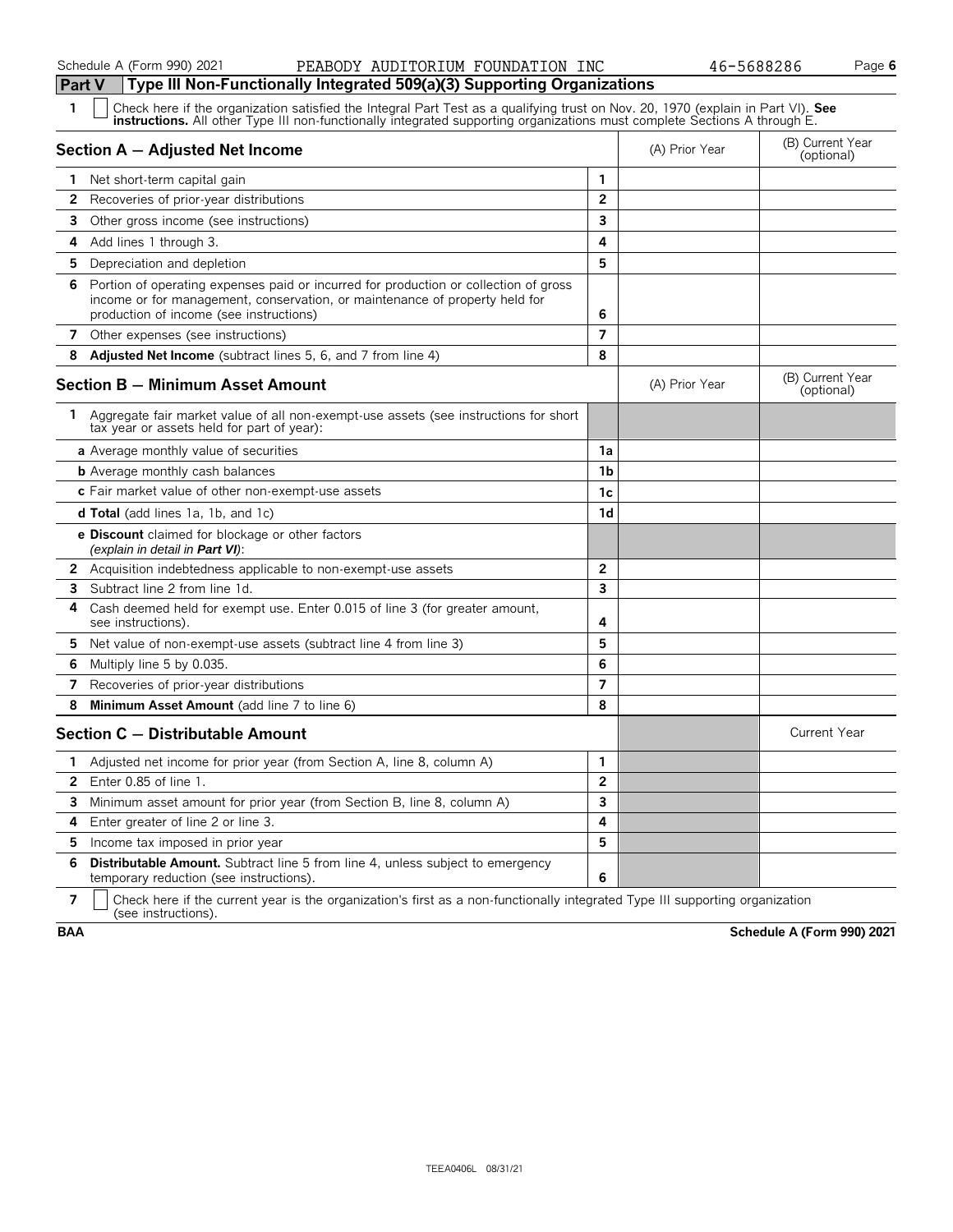| ⊪rart v | <b>I</b> Type iii Non-Functionally integrated 509(a)(5) Supporting Organizations ( <i>continued)</i>                                                                            |                                              |                                              |              |                                                  |
|---------|---------------------------------------------------------------------------------------------------------------------------------------------------------------------------------|----------------------------------------------|----------------------------------------------|--------------|--------------------------------------------------|
|         | <b>Section D - Distributions</b>                                                                                                                                                |                                              |                                              |              | <b>Current Year</b>                              |
| 1.      | Amounts paid to supported organizations to accomplish exempt purposes                                                                                                           |                                              |                                              | 1            |                                                  |
|         | 2 Amounts paid to perform activity that directly furthers exempt purposes of supported organizations,                                                                           |                                              |                                              |              |                                                  |
|         | in excess of income from activity                                                                                                                                               |                                              |                                              | $\mathbf{2}$ |                                                  |
|         | 3 Administrative expenses paid to accomplish exempt purposes of supported organizations                                                                                         |                                              |                                              | 3            |                                                  |
| 4       | Amounts paid to acquire exempt-use assets                                                                                                                                       |                                              |                                              | 4            |                                                  |
| 5.      | Qualified set-aside amounts (prior IRS approval required $-$ provide details in Part VI)                                                                                        |                                              |                                              | 5            |                                                  |
| 6       | Other distributions (describe in Part VI). See instructions.                                                                                                                    |                                              |                                              | 6            |                                                  |
|         | 7 Total annual distributions. Add lines 1 through 6.                                                                                                                            |                                              |                                              | 7            |                                                  |
| 8       | Distributions to attentive supported organizations to which the organization is responsive (provide details                                                                     |                                              |                                              | 8            |                                                  |
| 9       | in Part VI). See instructions.<br>Distributable amount for 2021 from Section C, line 6                                                                                          |                                              |                                              | 9            |                                                  |
|         | 10 Line 8 amount divided by line 9 amount                                                                                                                                       |                                              |                                              | 10           |                                                  |
|         |                                                                                                                                                                                 |                                              |                                              |              |                                                  |
|         | Section E - Distribution Allocations (see instructions)                                                                                                                         | (i)<br><b>Excess</b><br><b>Distributions</b> | (i)<br><b>Underdistributions</b><br>Pre-2021 |              | (iii)<br><b>Distributable</b><br>Amount for 2021 |
|         | 1 Distributable amount for 2021 from Section C, line 6                                                                                                                          |                                              |                                              |              |                                                  |
|         | 2 Underdistributions, if any, for years prior to 2021 (reasonable<br>cause required - explain in Part VI). See instructions.                                                    |                                              |                                              |              |                                                  |
|         | 3 Excess distributions carryover, if any, to 2021                                                                                                                               |                                              |                                              |              |                                                  |
|         | a From 2016                                                                                                                                                                     |                                              |                                              |              |                                                  |
|         | <b>b</b> From 2017.                                                                                                                                                             |                                              |                                              |              |                                                  |
|         | c From 2018                                                                                                                                                                     |                                              |                                              |              |                                                  |
|         | $d$ From 2019                                                                                                                                                                   |                                              |                                              |              |                                                  |
|         | e From 2020                                                                                                                                                                     |                                              |                                              |              |                                                  |
|         | f Total of lines 3a through 3e                                                                                                                                                  |                                              |                                              |              |                                                  |
|         | g Applied to underdistributions of prior years                                                                                                                                  |                                              |                                              |              |                                                  |
|         | h Applied to 2021 distributable amount                                                                                                                                          |                                              |                                              |              |                                                  |
|         | <i>i</i> Carryover from 2016 not applied (see instructions)                                                                                                                     |                                              |                                              |              |                                                  |
|         | j Remainder. Subtract lines 3g, 3h, and 3i from line 3f.                                                                                                                        |                                              |                                              |              |                                                  |
|         | 4 Distributions for 2021 from Section D.<br>\$<br>line 7:                                                                                                                       |                                              |                                              |              |                                                  |
|         | a Applied to underdistributions of prior years                                                                                                                                  |                                              |                                              |              |                                                  |
|         | <b>b</b> Applied to 2021 distributable amount                                                                                                                                   |                                              |                                              |              |                                                  |
|         | c Remainder. Subtract lines 4a and 4b from line 4.                                                                                                                              |                                              |                                              |              |                                                  |
|         | 5 Remaining underdistributions for years prior to 2021, if any.<br>Subtract lines 3g and 4a from line 2. For result greater than<br>zero, explain in Part VI. See instructions. |                                              |                                              |              |                                                  |
|         | 6 Remaining underdistributions for 2021. Subtract lines 3h and 4b<br>from line 1. For result greater than zero, explain in Part VI. See<br>instructions.                        |                                              |                                              |              |                                                  |
|         | 7 Excess distributions carryover to 2022. Add lines 3j and 4c.                                                                                                                  |                                              |                                              |              |                                                  |
|         | 8 Breakdown of line 7:                                                                                                                                                          |                                              |                                              |              |                                                  |
|         | <b>a</b> Excess from 2017.                                                                                                                                                      |                                              |                                              |              |                                                  |
|         | <b>b</b> Excess from 2018                                                                                                                                                       |                                              |                                              |              |                                                  |
|         | <b>c</b> Excess from 2019.                                                                                                                                                      |                                              |                                              |              |                                                  |
|         | $d$ Excess from 2020.                                                                                                                                                           |                                              |                                              |              |                                                  |
|         | e Excess from 2021.                                                                                                                                                             |                                              |                                              |              |                                                  |

**BAA Schedule A (Form 990) 2021**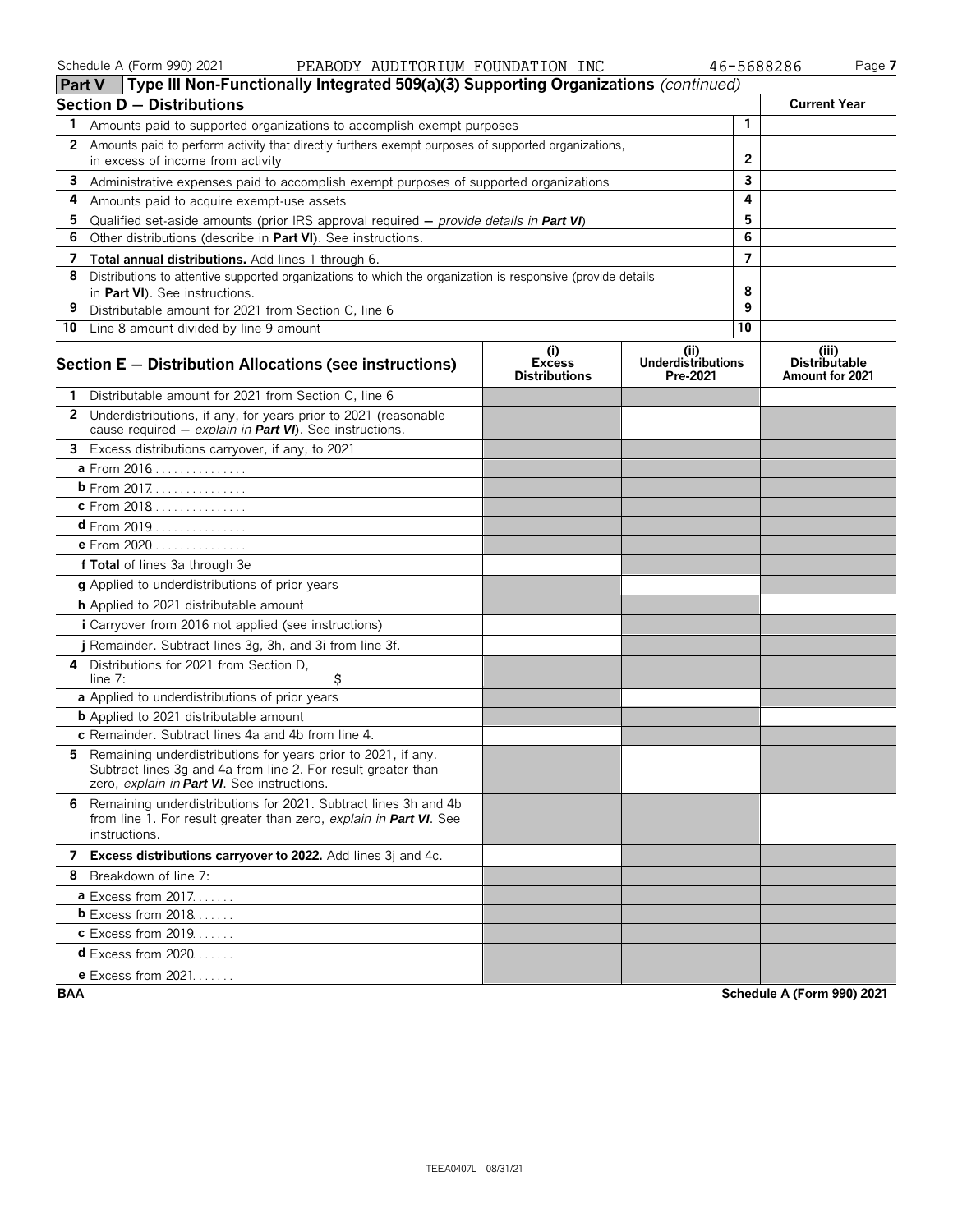| Schedule A (Form 990) 2021 | PEABODY AUDITORIUM FOUNDATION INC                                                                                                                                                                                                                                                                                                                                                                                                                                                                                                                                                      | 46-5688286 | Page 8 |
|----------------------------|----------------------------------------------------------------------------------------------------------------------------------------------------------------------------------------------------------------------------------------------------------------------------------------------------------------------------------------------------------------------------------------------------------------------------------------------------------------------------------------------------------------------------------------------------------------------------------------|------------|--------|
| Part VI                    | <b>Supplemental Information.</b> Provide the explanations required by Part II, line 10; Part II, line 17a or 17b; Part III, line 17a or 17b; Part III, line 17a or 17b; Part III, line 12; Part IV, Section A, lines 1, 2, 3b, 3c,<br>B, lines 1 and 2; Part IV, Section C, line 1; Part IV, Section D, lines 2 and 3; Part IV, Section E, lines 1c, 2a, 2b,<br>3a, and 3b; Part V, line 1; Part V, Section B, line 1e; Part V, Section D, lines 5, 6, and 8; and Part V, Section E,<br>lines 2, 5, and 6. Also complete this part for any additional information. (See instructions.) |            |        |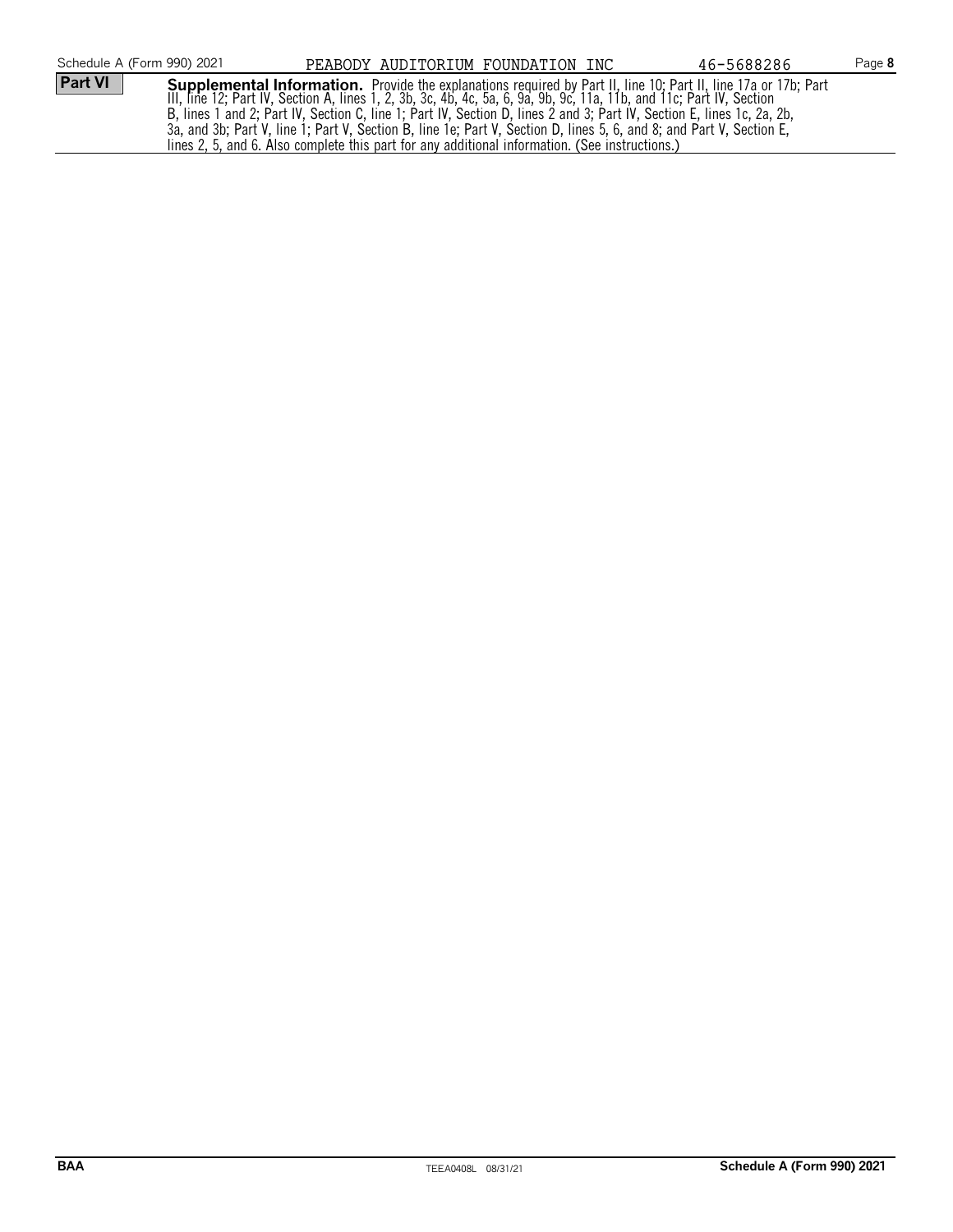# **CHEDULE O** Supplemental Information to Form 990 or 990-EZ<br>
(Form 990) Complete to provide information for responses to specific questions on

**(Form 990) Complete to provide information for responses to specific questions on Form 990 or 990-EZ or to provide any additional information. 2021** ► Attach to Form 990 or Form 990-EZ.

Department of the Treasury **Connect Connect Connect Connect Connect Connect Connect Connect Connect Connect Conne<br>Internal Revenue Service <b>Inspection** 

| Name of the organization                   | Emplover identification number |
|--------------------------------------------|--------------------------------|
| INC<br>FOUNDATION<br>AUDITORIUM<br>PEABODY | 46-5688286                     |

#### **FORM 990-EZ, PART I, LINE 16 OTHER EXPENSES**

#### **FORM 990-EZ, PART I, LINE 20 OTHER CHANGES IN NET ASSETS OR FUND BALANCES**

|     | TNVESTMENT  | EXPENSES |              |    |             | $\overline{\phantom{0}}$ |
|-----|-------------|----------|--------------|----|-------------|--------------------------|
| NET | IINRFALTZED | GAINS    | AND LOSSES ( | ON | TNVESTMENTS |                          |
|     |             |          |              |    | TOTA        |                          |

#### **FORM 990-EZ, PART II, LINE 24 OTHER ASSETS**

|                                                                         | ™G<br>NNI              | . NO<br>'NE |
|-------------------------------------------------------------------------|------------------------|-------------|
| <b>PREPA</b><br>XPENSE:<br>.<br>.<br>$T$ $\cap$ $T$ $\cap$ $T$<br>תמד∩ד | .<br>-<br>ונו ו<br>,,, |             |

#### **FORM 990-EZ, PART II, LINE 26 TOTAL LIABILITIES**

|  |  |                   | BEGINNING |      | ENDING |
|--|--|-------------------|-----------|------|--------|
|  |  |                   |           | 149. |        |
|  |  |                   |           |      |        |
|  |  | TOTA <sub>L</sub> | Д.        | 519  |        |

#### **FORM 990-EZ, PART III - ORGANIZATION'S PRIMARY EXEMPT PURPOSE**

THE MISSION OF THE PEABODY AUDITORIUM FOUNDATION IS TO SUPPORT THE PEABODY AUDITORIUM THROUGH ADVOCACY AND FUNDRAISING TO ENSURE A FINANCIALLY STABLE FUTURE FOR A CULTURALLY RICH ENVIRONMENT. THE FOUNDATION'S VISION IS THAT THE PEABODY AUDITORIUM WILL BE THE ICONIC PERFORMING ARTS CENTER, A MAGNET FOR WORLD CLASS CULTURAL PERFORMANCES, ARTISTIC ACTIVITIES, AND EDUCATIONAL OPPORTUNITIES; A CENTERPIECE OF THE COMMUNITY SUPPORTING THE INTERESTS AND NEEDS OF THE DIVERSE POPULATION OF DAYTONA BEACH, FLORIDA, AND THE SURROUNDING REGION. THE FOUNDATION OVERSEES ANNUAL MEMBERSHIP, SPONSORSHIP AND CAPITAL CAMPAIGNS, COMMUNITY AND YOUTH